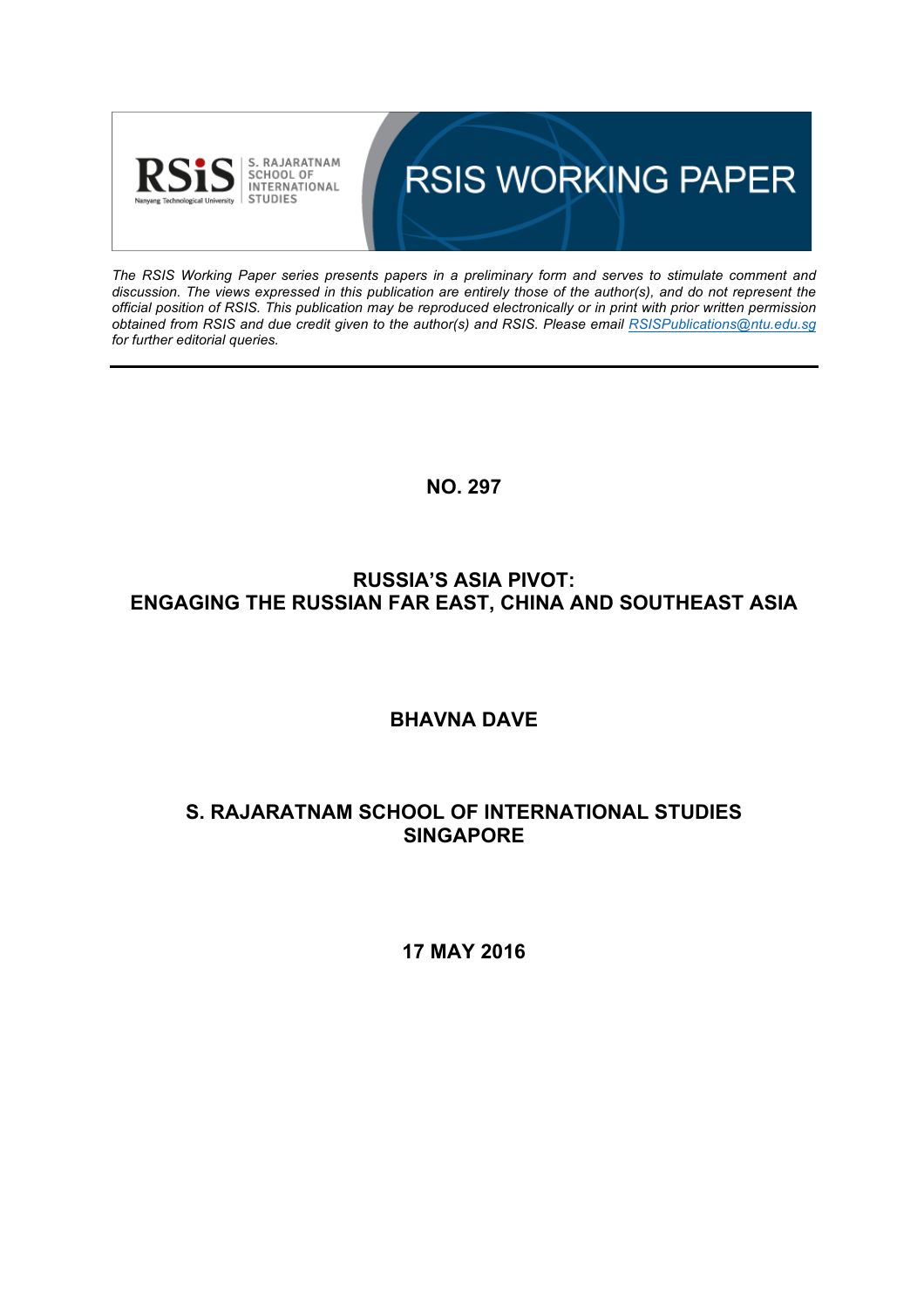## **About the S. Rajaratnam School of International Studies**

The S. Rajaratnam School of International Studies (RSIS) was established in January 2007 as an autonomous school within the Nanyang Technological University. Known earlier as the Institute of Defence and Strategic Studies when it was established in July 1996, RSIS' mission is to be a leading research and graduate teaching institution in strategic and international affairs in the Asia Pacific. To accomplish this mission, it will:

- Provide a rigorous professional graduate education with a strong practical emphasis
- Conduct policy-relevant research in defence, national security, international relations, strategic studies and diplomacy
- Foster a global network of like-minded professional schools

## **Graduate Programmes**

RSIS offers a challenging graduate education in international affairs, taught by an international faculty of leading thinkers and practitioners. The Master of Science degree programmes in Strategic Studies, International Relations, Asian Studies, and International Political Economy are distinguished by their focus on the Asia Pacific, the professional practice of international affairs, and the cultivation of academic depth. Thus far, students from 65 countries have successfully completed one of these programmes. In 2010, a Double Masters Programme with Warwick University was also launched, with students required to spend the first year at Warwick and the second year at RSIS.

A select Doctor of Philosophy programme caters to advanced students who are supervised by senior faculty members with matching interests.

## **Research**

Research takes place within RSIS' five components: the Institute of Defence and Strategic Studies (IDSS, 1996), the International Centre for Political Violence and Terrorism Research (ICPVTR, 2004), the Centre of Excellence for National Security (CENS, 2006), the Centre for Non-Traditional Security Studies (Centre for NTS Studies, 2008); and the Centre for Multilateralism Studies (CMS, 2011). Research is also conducted in RSIS' Studies in Inter-Religious Relations in Plural Societies (SRP) Programme. The focus of research is on issues relating to the security and stability of the Asia Pacific region and their implications for Singapore and other countries in the region.

The School has four endowed professorships that bring distinguished scholars and practitioners to teach and to conduct research at the school. They are the S. Rajaratnam Professorship in Strategic Studies; the Ngee Ann Kongsi Professorship in International Relations; the NTUC Professorship in International Economic Relations; and the Peter Lim Professorship in Peace Studies.

## **International Collaboration**

Collaboration with other professional schools of international affairs to form a global network of excellence is a RSIS priority. RSIS maintains links with other like-minded schools so as to enrich its research and teaching activities as well as learn from the best practices of successful schools.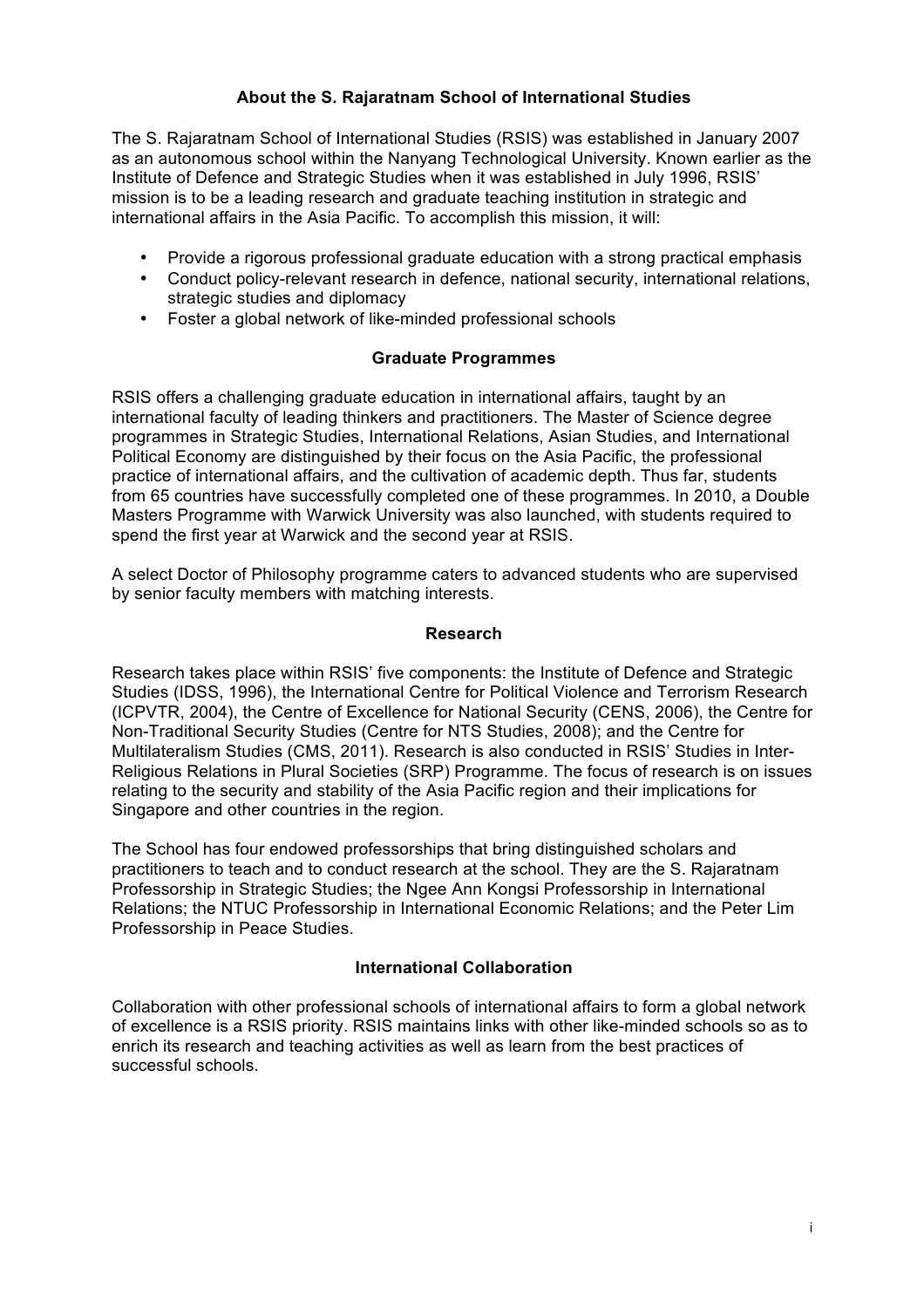## **Abstract**

The Russia-ASEAN summit being held in Sochi on 19-20 May 2016 to mark twenty years of Russia's dialogue partnership with ASEAN is a further indicator of President Vladimir Putin's 'pivot to Asia' policy, triggered also by its current confrontation with the west. Through this pivot, Moscow wants to assert Russia's geopolitical status as a Euro-Pacific as well as Asia-Pacific power. It is a pragmatic response to the shifting of global power to Asia. It also builds on the growing Russo-Chinese relations to develop the Russian Far East, a resource-rich but underdeveloped region into the gateway for expansion of Russia into the Asia Pacific.

At the same time, the growing asymmetry in achieving the economic and strategic goals of Russia and China has resulted in fears that the Russian Far East will turn into a raw materials appendage of China. Moscow lacks the financial resources to support Putin's Asia pivot. Therefore, Russia needs to strengthen ties with other Asia-Pacific countries and ASEAN as a regional grouping so as to attract more diversified trade and investments into its Far East region. It is in this context that the Sochi summit takes on added significance.

However, given Russia's sporadic interest in Southeast Asia and its strategic role defined mainly by the limited potential of Russian energy and arms exports to ASEAN Member States, the PR diplomacy and summitry at Sochi may not deliver substantive outcomes for Russia. Nonetheless, Moscow aims to enhance its status in the east and seek business and strategic opportunities through the summit thereby compensating to some extent Russia's loss following the sanctions imposed by the west over the annexation of Crimea.

\*\*\*\*\*\*\*\*\*\*\*\*\*\*\*\*\*\*\*\*\*\*\*\*\*\*\*\*\*\*\*

**Bhavna Dave** is Senior Lecturer in Central Asian Politics in the Department of Politics and International Studies at SOAS, University of London where she also holds the position of Chair of the Centre of Contemporary Central Asia and the Caucasus. She is the author of the book *Kazakhstan: Ethnicity, Language and Power* (Routledge: London, 2007). She is editor of *Modern Central Asia* (London: Routledge, 2009), a four-volume collection of the most notable scholarly articles published on the region. She has published works on issues of language and ethnic identities, minorities, census politics, elections and patronage in Kazakhstan, and EU-Central Asia relations. Her recent publications and research are on labour migration and legal regulatory framework of migration governance in Russia and Kazakhstan, role of migration and development in the Russian Far East, and India-Central Asia relations.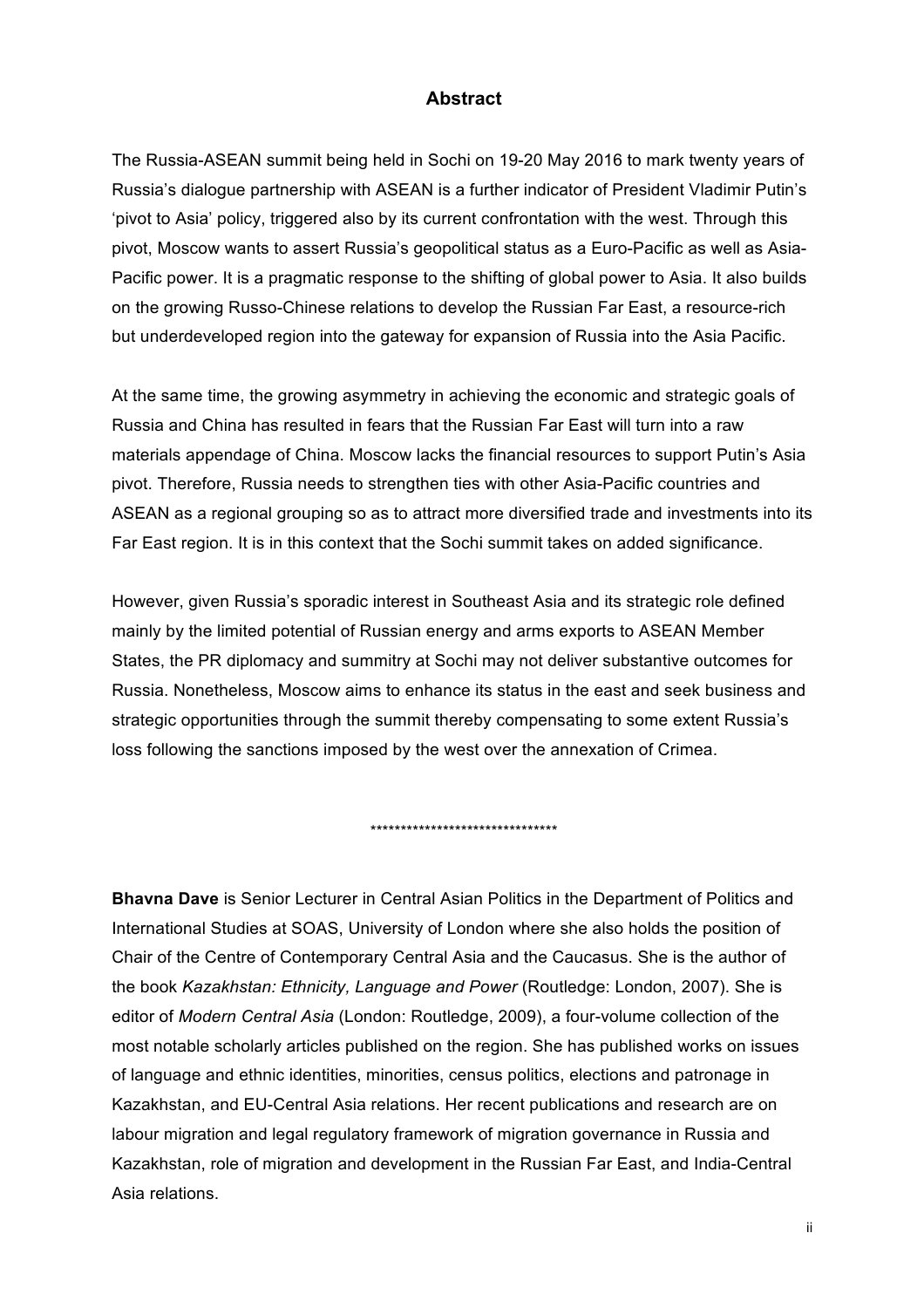#### **Introduction**

As Russia hosts the commemorative summit in Sochi on 19-20 May 2016 to mark twenty years of its dialogue partnership with ASEAN (Association of Southeast Asian Nations), many would puzzle over the nature of the new camaraderie, summitry as well as Russia's Asian credentials in winning friends and influencing partners in Southeast Asia.

President Vladimir Putin expressed guarded optimism about mapping out "new areas of cooperation" between Russia and ASEAN. Foreign Minister Sergei Lavrov has called for a "concept note defining the long-term strategic vision of Russia-ASEAN relations," adding that "further prospects for cooperation have opened up with the initiative of [President] Putin to begin consultations *together with our Eurasian Economic Union (EAEU) partners with members of Shanghai Cooperation Organization (SCO)* [emphasis added by author] and ASEAN on the issue of formation of possible economic partnership."<sup>1</sup>

The accent on Russia-led EAEU, more of a geopolitical than economic entity, and China-dominated SCO which now includes India and Pakistan, is a signal that Russia values multilateralism and alliances. It is a rebuff to what it sees as US unilateralism and the pursuit of hegemony through alliance with Western Europe. It also demonstrates Moscow's uncontested authority over the Soviet geopolitical space and a close strategic and economic partnership with China. Overall, the Sochi summit is a further reflection of the growing thrust to the east in Russia's foreign and economic policy.

#### **Russia's "Pivot to the East"**

Western sanctions after Russian annexation of Crimea have further alienated Russia from the west, accelerating a reorientation of its foreign policy, economic relations and diplomatic activity to the east. Indeed, a steady 'pivot to the East' (*povorot na vostok*) or 'pivot to Asia' (*povorot k Azii*) was becoming discernible since Putin took office in 2001.<sup>2</sup> The Ukrainian crisis turned out to be a catalyst, exposing all problems in the relations between Russia and the west. $3$ 

Russia's pivot to Asia is different from Eurasianism, another identity element that is being activated to re-establish control over what it considers the 'near abroad' and for legitimating its geopolitical objectives in the region. Russia's turn to the east has primarily been seen as a turn to China, which is also the most active foreign actor in Russia's Far East. Underlying Russia's pursuit of ASEAN is also

<sup>&</sup>lt;sup>1</sup> "Mai v Sochi oznamenuetsia bol'shim mezhdunarodnym forumom" ["A large international forum to be held in Sochi in May"], 23 January 2016, http://maks-portal.ru/politika-sochi/may-v-sochi-oznamenuetsya-bolshimmezhdunarodnym-forumom; *Ria Novosti*, 26 January 2016, http://ria.ru/economy/20160126/1365298938.html#ixzz44rANSIkc; http://en.russiaasean20.ru/announcements/20160126/1424.html

<sup>2</sup> Sergei Karaganov, "Povorot k Azii: Istoriia politicheskoi idei," ["Turn to Asia: History of a Political Idea"] *Rossiia v global'noi politike*, No 2 (March-April) 2016. http://www.globalaffairs.ru/pubcol/Povorot-k-Azii-istoriyapoliticheskoi-idei-17919

 $3$  Address of Igor Ivanov (the former Russian Foreign Minister, 1998-2004) to the German Marshall Fund 2016 Brussels Forum, "A World Beyond Disorder", 19 March, 2016. http://russiancouncil.ru/en/inner/?id\_4=7406#top-content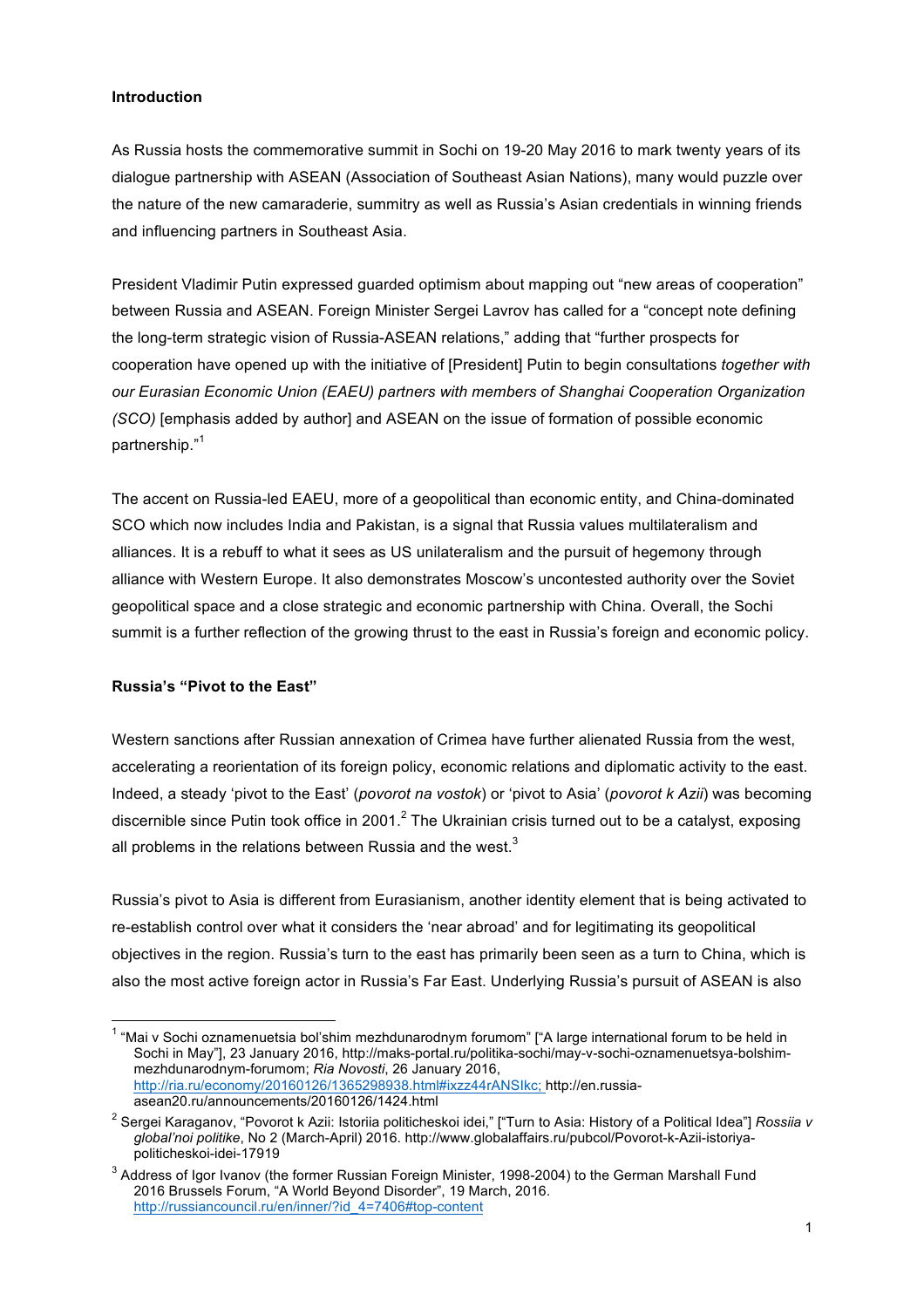an urgency to diversify its economic partnership and pool of foreign investors to offset to some extent the growing asymmetry of its economic ties with China. The turn to the east is a critical element in Russia's ambition of projecting its great power status,<sup>4</sup> consolidating its close economic and strategic partnership with China, while simultaneously deterring its Far East from becoming China's raw materials appendage and aiding Russian economic integration with the broader Asia-Pacific region.

Writing in *The Financial Times* in 2012, Dmitri Medvedev, in his role as Prime Minister, stressed Russia's status as a Euro-Pacific country and its critical role in promoting "deeper regional integration" by building a common economic space from the Atlantic Ocean to the Pacific.<sup>5</sup> At the Valdai Discussion Club in 2012, Sergei Karaganov, a prominent U.S. expert, referred to the 'new globalising Russia' and its thrust 'Towards the Great Ocean', declaring Russia's foreign and foreign economic policies toward the Asia-Pacific region as a top priority to meet the challenges of the twenty-first century.<sup>6</sup> At the same gathering three years later in 2015, Foreign Minister Sergei Lavrov reiterated the 'turn towards the Pacific' as a 'national priority for the twenty-first century' for the development of Russia's eastern regions.<sup>7</sup>

Russia's turn to the east is a response to both domestic needs and regional developments. It denotes pursuit of a multivectoral strategy accentuating on its Eurasian and Euro-Pacific profile as well as alignment with China in regional multilateral structures. Russia's various rebrandings of itself as Eurasian, Atlantic-Pacific and Euro-Pacific power are neither new nor particularly unexpected. What is new is the shift in Russia's image of Asia, resulting from the ascent of China, and Moscow's simultaneous estrangement from Europe. It is an adjustment to the shifting of global power to Asia, with China on track to overtake the US and become the number-one economy, and India closely behind.<sup>8</sup> With the most dynamic economic growth within Asia concentrating in China and India – two close allies of Russia – and several middle-level economies of Southeast Asia, Russia's shift to the east has a pragmatic rationale.

In this context, the May 2016 summit in Sochi commemorating 20 years of partnership between Russia and ASEAN is an opening for both sides to explore a new beginning in Russia's engagement with Southeast Asia and also opportunities for Moscow to enhance its existing ties with China, India and Vietnam.

<sup>4</sup> Stephen Fortescue, "Russia's 'turn to the east': a study in policy making", *Post-Soviet Affairs*. Published online 19 June 2015.

<sup>5</sup> Beyondbrics. Guest Post by Dmitri Medvedev: Russia must look East. *The Financial Times*, 2 November 2012. http://blogs.ft.com/beyond-brics/2012/11/02/guest-post-by-dmitry-medvedev-russia-must-look-east/

<sup>6</sup> Sergei Karaganov (ed.). *K Velikomu okeanu, ili novaya globalizatsiya Rossii: Analiticheskii doklad Mezhdunarodnogo diskussionogo kluba Valdai*. ["Towards the Great Ocean, or the New Globalization of Russia: An analytical report of International Discussion Club Valdai"]. Moscow, June 2012. http://vid-1.rian.ru/ig/valdai/Toward\_great\_ocean\_rus.pdf

 $7$  Sergey Lavrov, "Russia's Priorities in Europe and the World," 28 January 2015. http://www.mid.ru/en/press\_service/minister\_speeches/- /asset\_publisher/7OvQR5KJWVmR/content/id/916716

<sup>8</sup> Kishore Mahbubani, *The New Asian Hemisphere: The Irresistible Shift of Global Power to the East*. New York: Public Affairs, 2008. http://www.amazon.com/The-New-Asian-Hemisphere-Irresistible/dp/1586486713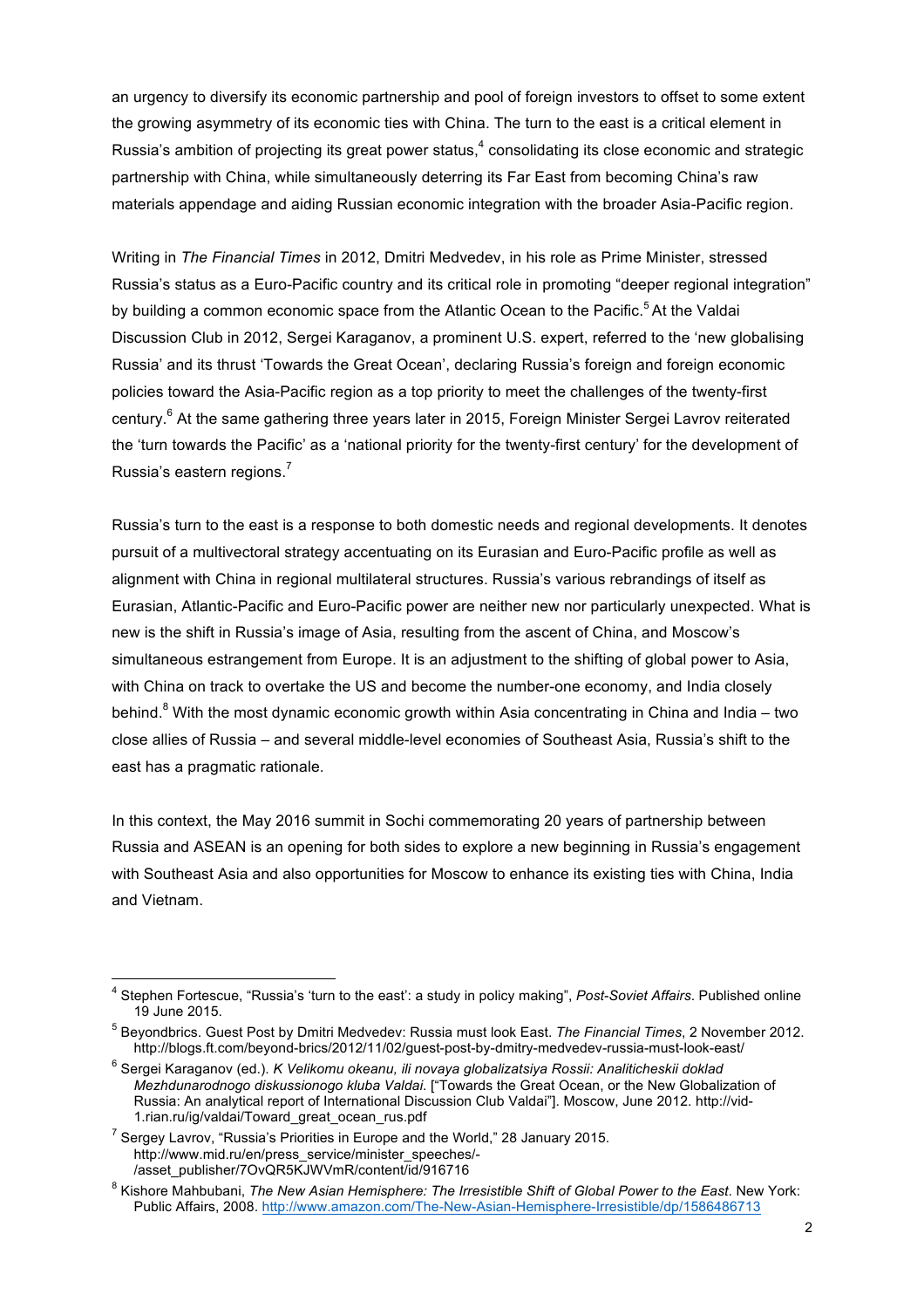#### **Russia's Continuing Thrust to the East**

Russia's first concerted effort at projecting itself as a global power stretching from the Atlantic into the Pacific was the holding of Asia Pacific Economic Cooperation (APEC) summit in 2012 in the Far Eastern city of Vladivostok. Russia spent about US\$21 billion in building the infrastructure, which included the world's longest 1.1 km stayed-cable bridge between the mainland city and Russky Island, a closed military area during Soviet period, where the brand new campus of the Federal University of the Far East was built to also host the summit.<sup>9</sup> The summit did not achieve the objective of attracting investments from the US and East Asian economies due to enormous infrastructural challenges and unattractive investment climate of Russia, worsened by the imposition of western sanctions which Japan, a promising investor, has been obliged to support.

Since then, Russia has been focusing greater attention on the East Asia summits of ASEAN+8<sup>10</sup> with emphasis on promoting economic cooperation. Russia also held the first annual Eastern Economic Forum (EEF, also described as "East Russia summit") in Vladivostok in May 2015 with the goal of facilitating economic development of its Far East and establishing mutually-rewarding cooperation in Asia Pacific.<sup>11</sup> The EEF is envisaged as an annual forum for establishing bilateral and multilateral business and commercial cooperation within the region, and attracting the BRICS nations, India in particular, and the emerging markets of Southeast Asia to invest in Russian economic regeneration. The 2015 forum is credited to have raised a total of 1.3 trillion roubles (about US\$18.9 billion) in investment, though many are MOUs (memorandums of understanding) rather than definite contracts.<sup>12</sup>

Russia's Asia strategy, which also contains its Euro-Pacific strategy, has 3 key objectives: (i) Accelerating development of the Russian Far East through integration with the Asia-Pacific region; (ii) Raising Russia's profile in the Asia-Pacific region on the basis of its close partnership with China and diversifying economic partnership; and (iii) Expanding economic, commercial and strategic ties with ASEAN through Vietnam and Laos as well as multilateral arrangements via the EAEU and SCO.

However, the contradictions between these objectives and the reality are unfolding as Russia pursues its Asia strategy. First, a growing economic dependence on Chinese investments dim the prospects of integration with the Asia-Pacific region; second, the divergence between Russia and China in pursuit of their respective goals and regional strategies are becoming prominent despite an overt attempt to converge the goals; and third, Russia has limited range of resources to offer to ASEAN and to shape the regional agenda.

<sup>9</sup> "Is Russia's APEC summit a \$21 billion waste?" *International Business Times*, 5 September 2012, http://www.ibtimes.com/russias-apec-summit-21-billion-waste-761551

<sup>&</sup>lt;sup>10</sup> This consists of the 10 ASEAN Member States, Australia, China, India, Japan, South Korea, New Zealand, Russia and the U.S.

<sup>11</sup> "Thousands of investors from 24 countries in for Vladivostok Economic Forum", *Sputnik News*, 1 September 2015. http://sputniknews.com/russia/20150901/1026437246/Vladivostok-forum-economyinvestors.html#ixzz44gVDL5WQ

<sup>12</sup> "Russia's Eastern Economic Forum ends with contracts worth \$19bln," *Sputnik News*, 5 September 2015. http://sputniknews.com/russia/20150905/1026642597.html#ixzz45hqDe3oa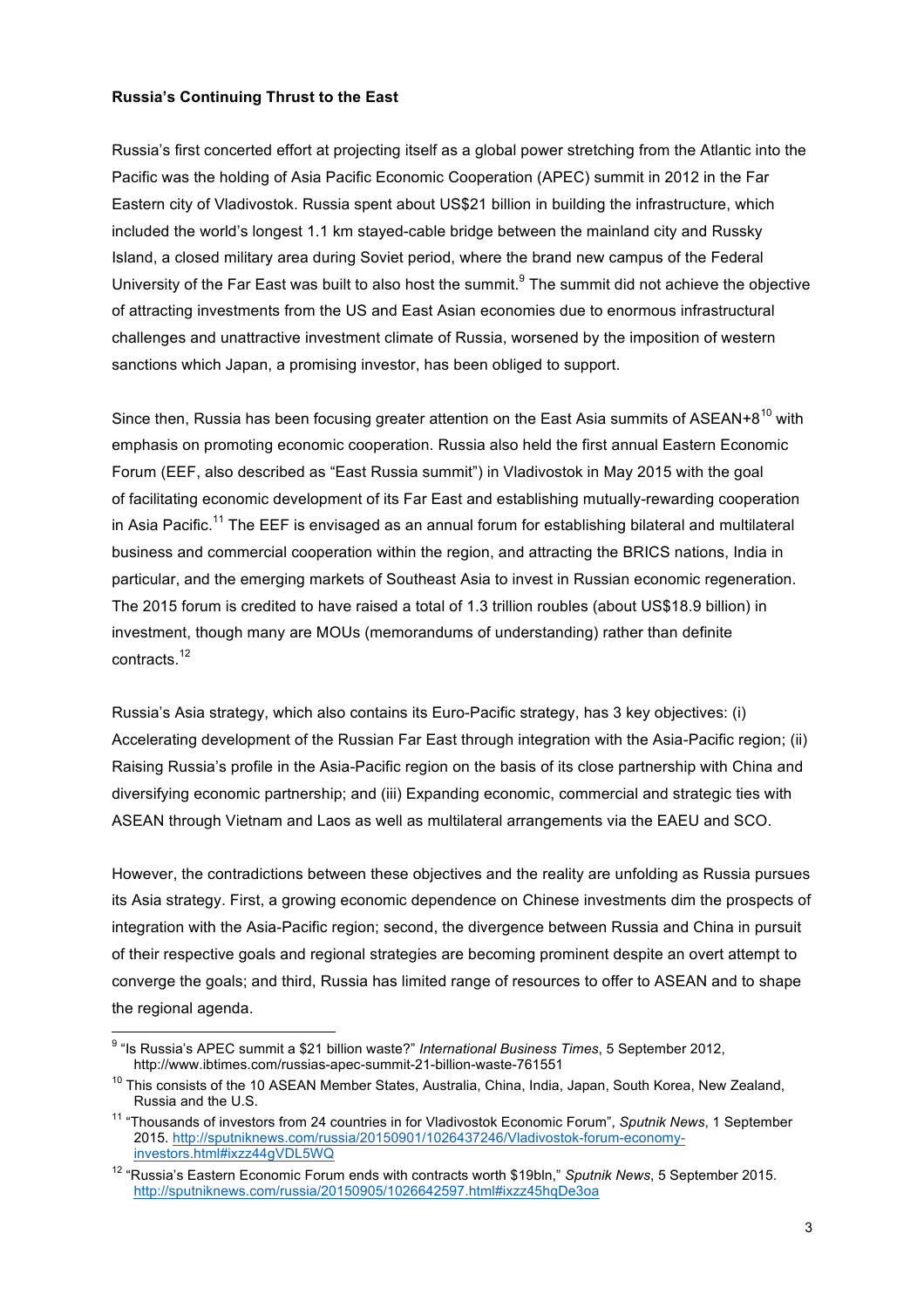#### **I. Russian Far East as a Gateway to Asia: Accelerating Development**

Upon assuming a new term as President in 2012, Putin emphasised the development of the Russian Far East as "the most important geopolitical task facing the Russian Federation."<sup>13</sup> The enormous land expanse known as Far Eastern Federal District is dispersed across the entire eastern flank of Russia, with its easternmost point abutting Alaska across the Bering Strait. It is this cartographic handshake proximity between the US and Russia that sparked the supposed comment of Alaska governor Sarah Palin that she could see Russia from her backyard. Though the largest of the 9 federal districts of Russia (equals to almost 60 per cent of the USA in terms of land mass), the Far East has a shrinking population of about 6.3 million according to the 2010 census.

#### *A Double Periphery*

Despite gigantic infrastructural development projects during Soviet period, such as the Baikal-Amur-Mainline (BAM), hydropower stations, defence and aviation industries, the Far East by and large remained remote, underdeveloped, serving primarily as a raw materials supplier to enterprises in central and western Russia. It is thus a double periphery – a faraway periphery of Moscow and also marginal to the Asia-Pacific region.<sup>14</sup> The largest city Vladivostok (meaning 'Conquest of the East') is 9,822 km away from Moscow at the other end of the Trans-Siberian Railway, and its farthest region Kamchatka is nine time zones away from Moscow whereas Seoul and Tokyo are within two hours of flying distance.

Shrinking budgetary allocations from the centre during late Soviet period and falling production turned the Far East into one of the most economically depressed regions of Russia. The population fell by 22 per cent during the period 1991-2011. Its neglect during the Boris Yeltsin years and the absence of a viable legal framework and business code (particularly unenforceable property rights) unleashed a pervasive pattern of resource grab and privatisation of state assets by elites and key officials. Illegal or unregulated export of resources such as timber, fish and precious stones turned the region into a hub of criminalised and mafia activities all through the 1990s.

The introduction of visa-free travel from the early 1990s between the cross-border regions of Russia and China invigorated trade, commercial, cultural, and people-to-people ties. Cross-border 'shuttle' trade became a dominant mode of survival for the ordinary people, also boosting the local economy in China's Heilongjiang province, particularly the town of Heihe across the Amur River.

<sup>13</sup> "Russia invests in Far East to prevent Chinese influence," *Global Risk Insights*, 14 January 2014. http://globalriskinsights.com/2014/01/russia-invests-in-far-east-to-prevent-chinese-influence/

<sup>14</sup>Natasha Kuhrt, "The Russian Far East in Russia's Asia Policy: Dual Integration or Double Periphery?" *Europe-Asia Studies*, 2012, vol. 64, no. 3, pp. 471-493.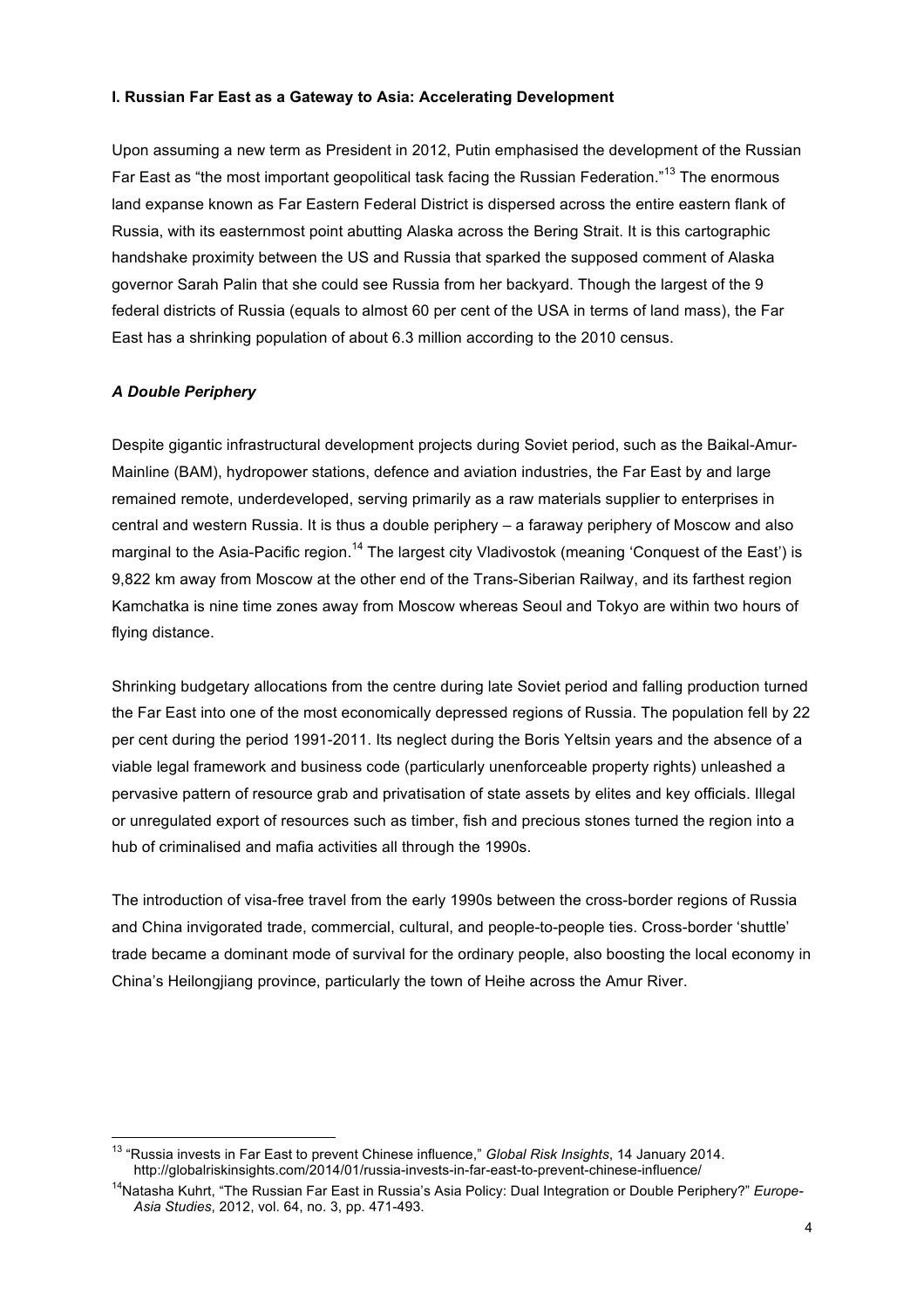#### *Setting Development Priorities and Strategies*

Since 2014, the Far East has been officially designated as an area of priority or accelerated development, with a special status and favourable conditions for attracting foreign investments. Putin wants the region to achieve a higher growth rate over the next decade than the rest of Russia, aiming for a population of up to 12 million people (from the current 6.3 million) over the coming decades,  $15$  an unrealistic target.

A special Ministry of Development of the Far East (MDFE) was established in 2012 and entrusted with devising a development strategy, strategic planning and long-term goals. Viktor Ishayev, a highly influential regional figure was appointed the MDFE head. Ishayev proposed an ambitious programme for accelerated development, especially the refurbishment of transport infrastructure, asking for 3.8 trillion roubles (US\$57.31 billion) from the Ministry of Finance to invest in the region.<sup>16</sup>

In 2013, Yuryi Trutnev, a former governor of Perm in Siberia, was appointed Presidential Envoy to the Far East and Deputy Prime Minister. Alexander Galushka was appointed the head of MDFE replacing Ishayev who was made deputy president of *Rosneft* (Russia's largest petroleum company and 70 per cent owned by the state).<sup>17</sup> This restructuring also reveals a gradual shift in Moscow's strategy, from its initial focus on development of transport infrastructure – a capital intensive strategy – to enhancing the capacity for resource development and export to the Asia-Pacific region, a less capital intensive project.

In 2013, Prime Minister Medvedev unveiled a new 500 billion roubles (around US\$16 billion) investment programme, directing the government to commit to a funding of no less than 100 billion roubles (around US\$3.22 billion) a year till 2018.<sup>18</sup> Unfortunately, the region experienced its worst flooding in 100 years in August 2013, affecting 400,000 square miles of area.<sup>19</sup> a grim reminder of the need to refurbish the crumbling infrastructure. Trutnev admitted that the infrastructure deficiency is appalling.<sup>20</sup> Experts estimate that simply maintaining the Soviet-built infrastructure in the region following the floods will require investments equal to 2 per cent of Russia's GDP.<sup>21</sup>

<sup>15</sup> Sergei Blagov, "Russia mulls Far Eastern economic revival," *Eurasia Daily Monitor* Vol 9, Issue 83, 2 May 2012. http://www.jamestown.org/single/?tx\_ttnews%5Btt\_news%5D=39320&no\_cache=1#.Vw6YbPkrLrc

<sup>16</sup> Stephen Fortescue, "Russia's 'turn to the east': a study in policy making", *Post-Soviet Affairs*. Published online 19 June 2015

<sup>17</sup> *AmurMedia.ru*, 13 May 2015. http://amurmedia.ru/news/431429/

<sup>18</sup> "Medvedev Orders \$16 Bln Far East Development Program," *Sputniknews*. 16 April 2013. http://sputniknews.com/russia/20130416/180667869/Medvedev-Orders-16-Bln-Far-East-Development-Program.html

<sup>19</sup> "Over 170,000 affected by Far East floods," *Russia Beyond the Headlines*, 24 October 2013. https://rbth.com/news/2013/10/24/over\_170000\_affected\_by\_far\_east\_floods\_-\_official\_31107.html

<sup>&</sup>lt;sup>20</sup> Yuryi Trutnev's comment on the crisis in the Russian Far East, "Nuzhny nestandartnye mery i resheniia" ["Nonstandard measures and decisions needed"] *Kommersant vlast*, 23 February 2015. http://www.kommersant.ru/doc/2669866

<sup>21</sup> "Dal'nyi Vostok uzhe zatopilo, dal'she – vezde? Razrushenie sovetskoi infrastruktury stalo odnoi iz glavnykh prichin katastrofy," [The Far East is already flooded –the destruction of Soviet infrastructure as one of the main reasons for the catastrophe"] *Nakanune.ru*, 21 August 2013, http://www.nakanune.ru/news/2013/8/21/22320851/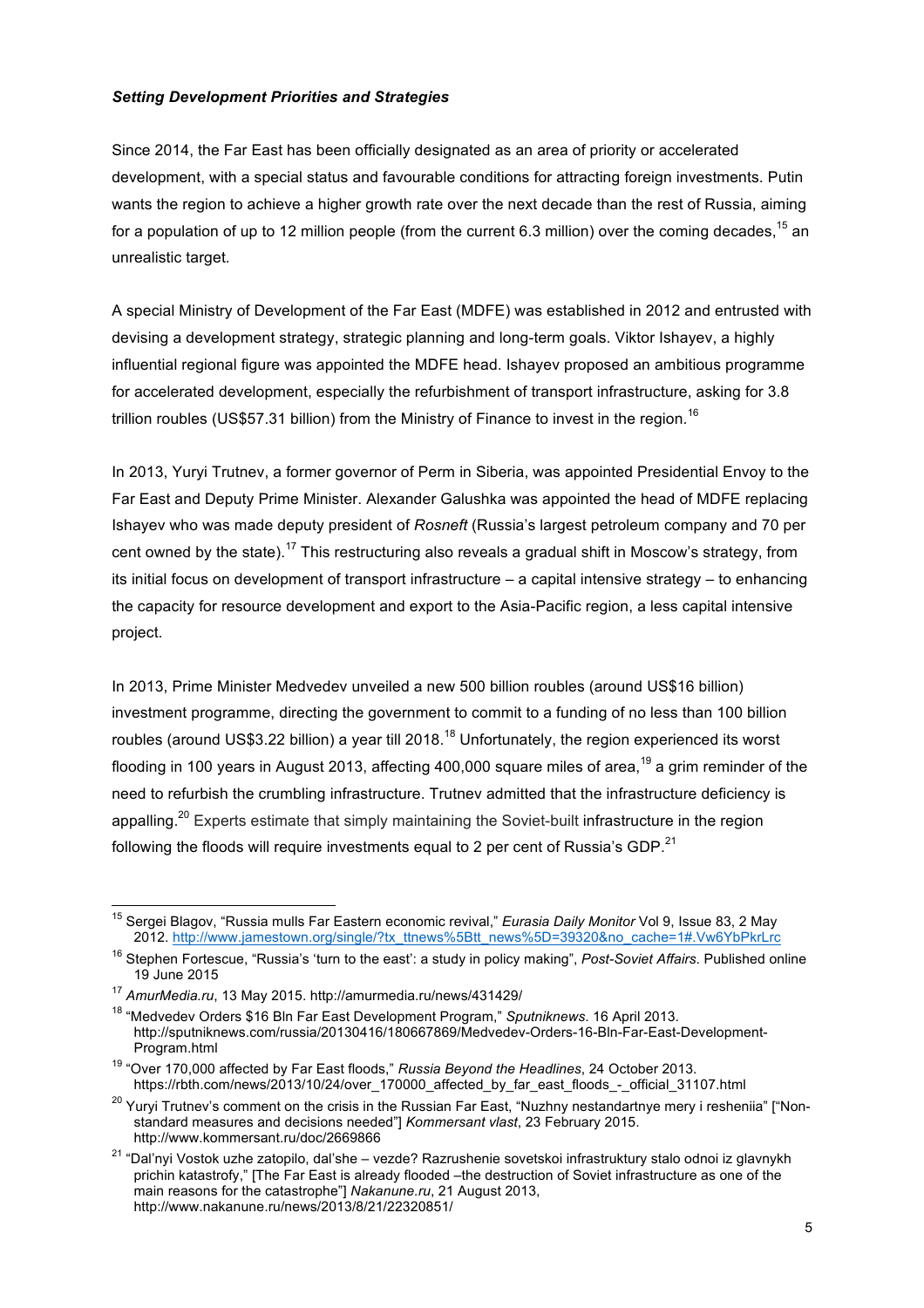It has been difficult to achieve a consensus among Russian policy makers and officials on the strategy for the development of the Far East. Many have prioritised the development of European parts (west of Urals) of Russia by expanding ties with the west and see the potential of the Far East to achieve the desired economic development or strategic policy objectives as limited, achievable only in the longer run.

MDFE has limited authority to set priorities, no financial autonomy and depends on Ministry of Finance for funds. To overcome the lack of budgetary resources, Moscow has prioritised the strategy of increasing export of regional resources to the Asia-Pacific region and creating favourable terms of investment, reversing the Soviet development model in which resources and products from the Far East were transported to western parts of Russia for export to the West. Trutnev declared that exporting these resources to dynamic Asian markets is "the only way we can win." $^{22}$ 

In March 2014, MDFE suggested creating 23 "accelerated development zones" or TOSER (its Russian acronym, also referred to as TOR) for stimulating economic development by way of tax preferences and exemptions. Acknowledging that the economic situation prevalent in Russia is "far from ideal", Medvedev urged the speedy launch of the 23 TOSERs "so that we get faster returns."<sup>23</sup> The first two of the TOSERs - "Khabarovsk" and "Komsomolsk-on-Amur" - set up in 2015 reported raising 315 million roubles (US\$4.7 million) of investments.<sup>24</sup>

Russia has also passed laws for establishing Special Economic Zones (SEZs) to grant tax exemptions to local residents and business, VAT exemption for 10 years on imports, and preferential tax regime for contributions to regional and federal budgets. Some foreign investors welcome the SEZs as the first step toward overall economic reforms and tax breaks.<sup>25</sup> Yet the strategy of developing the Far East into an export hub has many pitfalls.

The low transport capacity of the Trans-Siberian Railway and the insufficient capacity of the existing port infrastructure of Vladivostok, which is not deep enough, hamper an increase of freight traffic and deter foreign investors. Vladivostok has been granted a free port status in 2014 in order to export the goods and services produced in SEZs and allow duty-free imports. The local authorities are also trying to emulate Hong Kong and Shenzhen. Japan Bank of International Cooperation (JBIC) is considering projects for the further development of the ports of Nakhodka and Vostochny to increase trade and commercial ties between Japan and Russia.

<sup>22</sup> "Yuryi Trutnev: We must enter dynamic Asian markets, it's the only way to win," *Kommersant*, 4 March, 2015. https://rbth.com/business/2015/03/04/yury\_trutney\_we\_must\_enter\_dynamic\_asian\_markets\_its\_the\_only\_w ay to  $44181.html$ 

<sup>&</sup>lt;sup>23</sup> "Medvedev: situatsiia v ekonomike ne privedet k otkazu ot realizatsii proektov sozdaniia TOR," ["Medvedev: the economic situation will not affect the implementation of TOR projects"]. TASS, 22 August 2015. http://tass.ru/ekonomika/2203228

<sup>&</sup>lt;sup>24</sup> "Bolee 100 kompanii planiruyut stat' rezidentamy TOR na Dal'nem Vostoke," ["Over 100 companies plan to become residents of TOR in the Far East"] *Ria Novosti*, 1 February 2016. http://ria.ru/economy/20160201/1368127200.html

<sup>&</sup>lt;sup>25</sup> "Russia's Eastern Economic Forum ends with contracts worth \$19bln."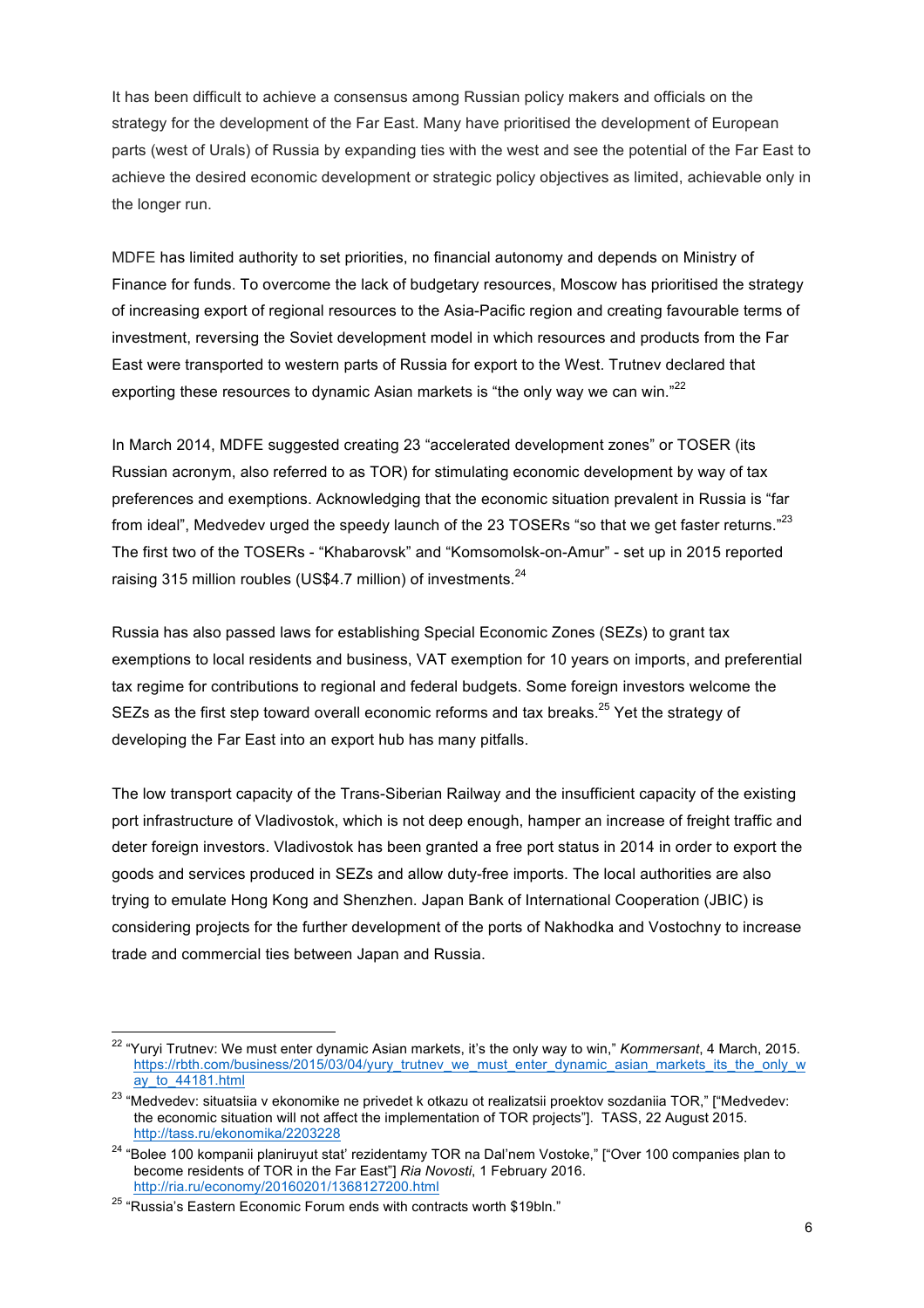A Singapore-registered company Baoli Bitumina intends to invest US\$200 million in the modernisation of one of Russia's Pacific ports intersecting BAM and Trans-Siberian Railway and in setting up an oil and gas export terminal.<sup>26</sup> It has signed an agreement to invest 168 billion roubles (US\$2.7 billion) in road building and associated projects in the Russian Far East, including building a refinery to produce bitumen, but these are still MOUs as actual investment is being debated.<sup>27</sup>

There are no clear indicators yet of any sizeable funding raised by the TOSERs and SEZs. China's Department of Northeast Revitalization at the National Development and Reform Commission has proposed to transfer production facilities in 12 industries, including chemical and metallurgy, to the Russian Far East and "actively involve private and public companies to implement such projects."<sup>28</sup> Western sanctions have prevented a number of banks and corporations from obtaining credits or loans from western financial institutions. Whatever strategy Moscow pursues, it is fraught with enormous challenges of infrastructural impairment, lack of skilled workers and inadequate business and legal frameworks.

## **II. Raising Russia's Profile in the Asia-Pacific Region**

As the foreign actor most interested in the resources of Russia's Far East and capable of investing in it, China is Russia's best hope. At the same time, Russia's increasing dependence on China also constrains the development of a closer partnership with Japan and the US and the diversification of foreign investments in the territory. It has also undermined Putin's strategic mission of turning east and strengthening Russia's ties to the Asia-Pacific region. More and more, the pivot to Asia is looking like the pivot to China.

#### *Economic Partnership with China*

As Russia's largest trading partner, China accounted for 11 per cent of Russia's total foreign trade in 2014. However, due to the economic downturn in China as well as in Russia, trade has decreased. The volume of Chinese exports to Russia fell by 34.4 per cent in 2015 to US\$32.9 billion.<sup>29</sup> Overall. bilateral trade dropped by 30 per cent in the first half of 2015 while investment from China fell by 20

26"Singapore company to invest in Russian ports in the Far East," *South Front*, 9 June 2015. https://southfront.org/singapore-company-to-invest-in-russian-ports-in-the-far-east/

<sup>27</sup> Anna Liesowska, "Singapore firm in 168 billion rouble deal to invest in Far East," *The Siberian Times*, 3 March 2015. http://siberiantimes.com/business/investment/news/n0135-singapore-firm-in-168billion-rouble-deal-toinvest-in-far-east-infrastructure/

<sup>28</sup> Kirill Bulanov, "China proposes moving production facilities to Russian Far East," *RBK Post*, 7 April 2016. http://rbth.com/business/2016/04/07/china-proposes-moving-production-facilities-to-russian-far-east\_582901

<sup>29</sup> Figures released by China's Customs Department. "Russian-Chinese trade plummets in 2015". *The Moscow Times*, 13 January 2016. http://www.themoscowtimes.com/business/article/russian-chinese-trade-plummetsin-2015/555632.html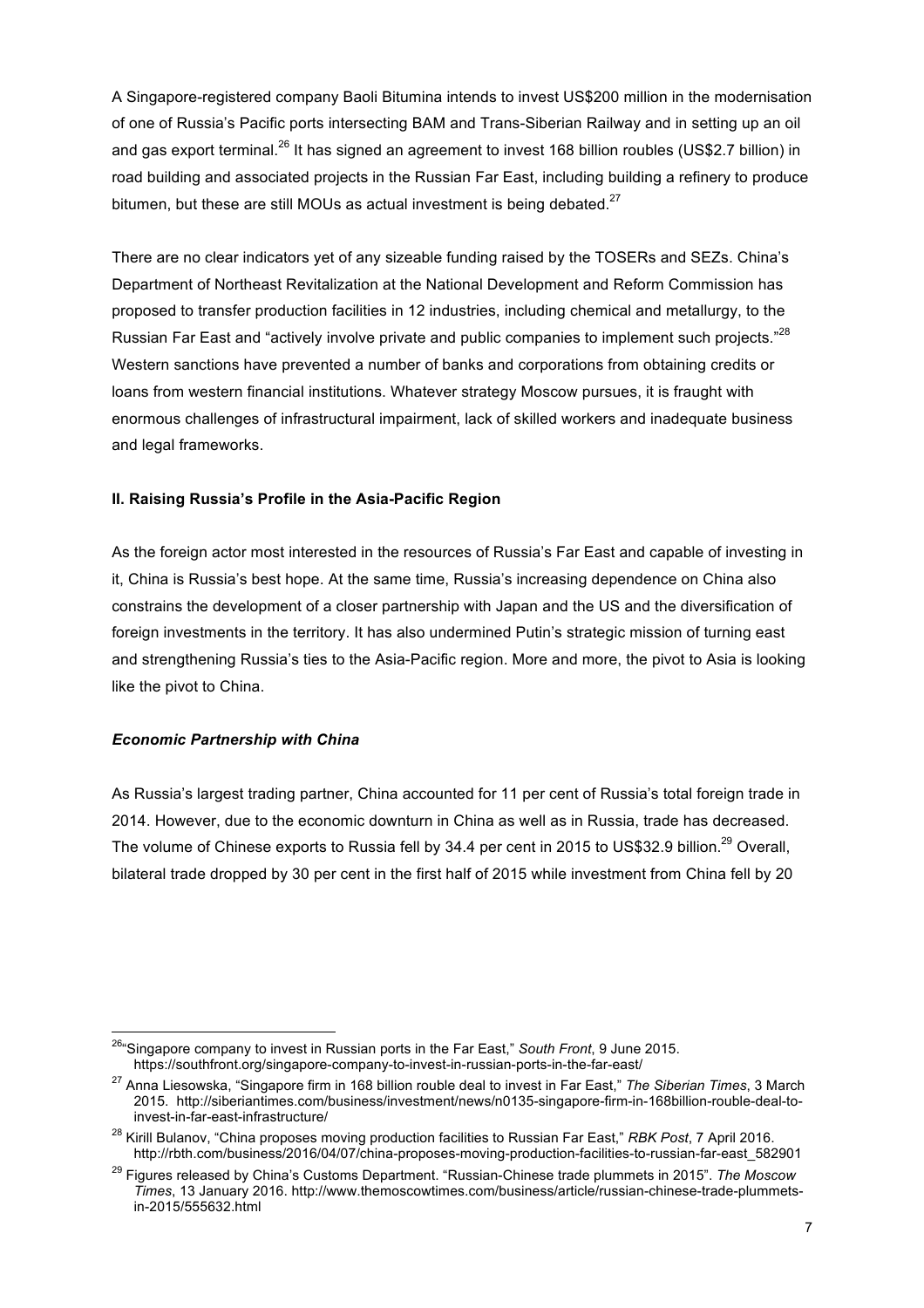per cent during the same period.<sup>30</sup> The volume of Russian exports to China declined by 20 per cent in 2014 and 19.1 per cent in 2015.<sup>31</sup>

Russia has been relegated to 16<sup>th</sup> position in the volume of trade with China (it was amidst China's top 15 trade partners for over five years until 2015).<sup>32</sup> Singapore, Malaysia, Hong Kong, Taiwan, South Korea, Japan, Vietnam, Thailand and India are the Asian states among the top 15.<sup>33</sup> The target of US\$100 billion in bilateral trade by 2015 set during a meeting in 2011 between Medvedev and Hu Jintao (then presidents of Russia and China), and doubling it by 2020 look unattainable as total trade turnover between the two dropped to US\$64.2 billion.

Russia may have edged out Saudi Arabia as China's largest energy supplier by delivering nearly a million barrels of oil per day to China,  $34$  but the slump in oil prices has reduced the profits. The monumental US\$400 billion contract with state-owned China National Petroleum Corp to build a major pipeline from new fields under development in East Siberia ('Power of Siberia' pipeline) to supply an estimated 38 billion cubic meters (bcm) of natural gas beginning in 2018 for 30 years signalled to the west that Russia had attractive alternatives to selling gas to Western Europe.

During Putin's visit to Beijing for the  $70<sup>th</sup>$  anniversary celebrations of the end of the Second World War, Rosneft and Chinese oil companies signed another major contract for supplying an additional 30 bcm of gas via the west Siberian route, ('Power of Siberia-2', also known as the Altai route).<sup>35</sup> The enormous technical, infrastructural challenges, economic slowdown and slump in oil prices have produced disagreements over financing, the price of gas and raised questions about viability of these projects and funding from China. There is no binding agreement on China to invest and renegotiation of most existing contracts is inevitable.<sup>36</sup>

#### *An Asymmetric Partnership*

While the strategic goal for Russia is to integrate the Far East with the economy of the Asia-Pacific region and undergird Putin's pivot to Asia, Moscow has limited financial resources and will power to push through the necessary reform and policy measures to do so. On the other hand, China is keen to invest in the Russian territory. For example, a railway bridge across the Amur River and the development of the port of Zarubino in Southern Primorye bind the region to Heilongjiang in Northeast

<sup>&</sup>lt;sup>30</sup> Yulia Fedorinova, Elena Mazneva, and Anna Baraulina, "Putin's got a new problem with China," *Bloomberg.com*, 1 September 2015. http://www.bloomberg.com/news/articles/2015-09-01/putin-s-china-turnhits-potholes-as-trade-drops-markets-slide

<sup>31</sup> "Russian-Chinese trade plummets in 2015". *The Moscow Times*, 13 January 2016. http://www.themoscowtimes.com/business/article/russian-chinese-trade-plummets-in-2015/555632.html <sup>32</sup> "Putin's got a new problem with China," *Bloomberg.com*, 1 September 2015.

<sup>33 &</sup>quot;Analiticheskaya spravka o rossiisko-kitaiskom torgovom sotrudnichestve v 2015 g." ["Analysis of Rosso-Chinese trade cooperation in 2015"]. http://www.ved.gov.ru/exportcountries/cn/cn\_ru\_relations/cn\_ru\_trade

<sup>34</sup> "Russia's long Asia history makes Xi, Medvedev cosy on energy defense trade," *CNBC*, 15 December 2015. http://www.cnbc.com/2015/12/15/russias-long-asia-history-makes-xi-dmitry-medvedev-cosy-on-energydefense-trade.html

<sup>35</sup> "Rosneft signs contracts with China worth over \$30 billion," *Sputnik News*, 3 September 2015. http://sputniknews.com/business/20150903/1026542805.html

<sup>36</sup> "An uneasy friendship", *The Economist*, 9 May 2015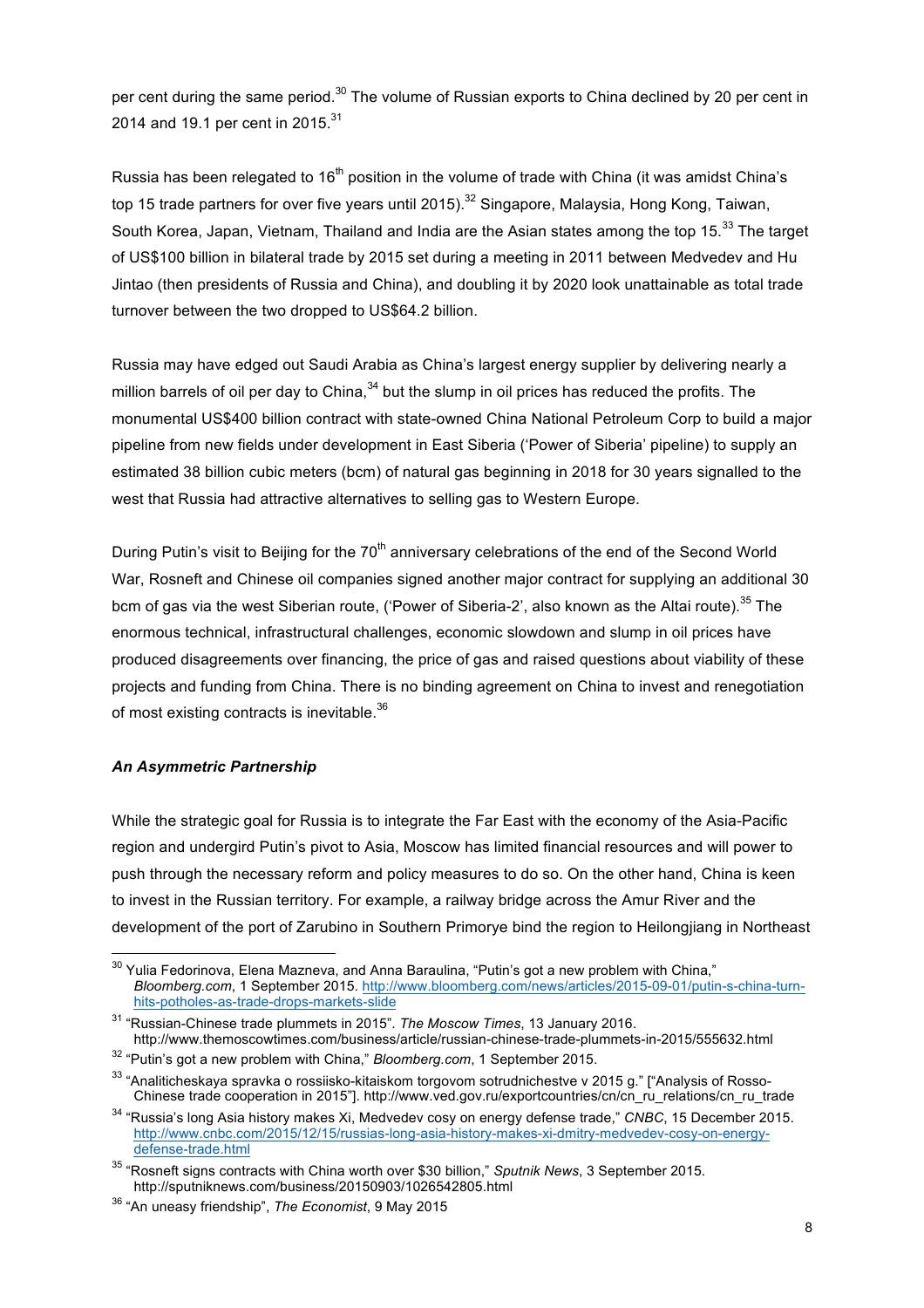China which has a population of 40 million. A number of other highway and bridge construction projects are also being finalised.

The Chinese inroads have intensified concerns in Russia about its Far East turning into one of China's "strategic rear areas," resembling a sort of Chinese outer Manchuria.<sup>37</sup> Artyom Lukin of Far Eastern Federal University and Rens Lee of the Foreign Policy Research Institute in the US suggest that re-establishing US-Russia cooperation in the Asia-Pacific region is the best possible antidote to the impending "economic sinicisation" of the Far East.<sup>38</sup>

Fears of Chinese economic and demographic 'incursions', 'illegal' land lease to Chinese farmers by local officials as well as criticisms of actual and alleged violations of laws, ecological standards and dubious business practices by Chinese firms abound in the media, as public officials want to be seen as 'resisting' China's economic might. Trutnev warned that China will not be allowed to take away Russian raw materials without value having been added on the Russian side of the border, and ruled out leasing land to foreigners (Chinese) for agricultural use. At the same time, he was quoted as saying "we welcome any investments."<sup>39</sup>

Vladimir Dmitriyev, head of Russia's State Corporation *Vnesheconombank* (VEB), which already finances joint Russian-Chinese projects in the Far East, cautioned against overstating the impact of cooperation with the Chinese and added that the Chinese "are pragmatic enough", implying that the problems and risks of investing massively in the Far East are well known to them.<sup>40</sup> VEB and China Development Bank previously signed a US\$8 billion loan deal to finance the development of Russia's Far East and Siberia. VEB is set to borrow more money from the Chinese bank.<sup>41</sup>

China's One Belt One Road (OBOR) initiative and funding by the Silk Road Fund (SRF) and Asian Infrastructure Investment Bank (AIIB) hold the promise of upgrading the railroad infrastructure. Putin offered to coordinate the development of the EAEU and the Silk Road infrastructure through simplification of mutual investment procedures and the development of a transportation infrastructure. Russia has proposed to invest 500 billion roubles (US\$7.3 billion) on the modernisation and expansion of Trans-Siberian Railway and the BAM by 2017 and to obtain further funding from China. Since the priority for China is to build regional transportation network for exporting its products, Chinese investments are likely to further push the region to become an integrated economic zone with China's northeastern regions.

<sup>37</sup> Artyom Lukin, "Why the Russian Far East is so important to China?" *Huffington Post*, 14 March, 2015. http://www.huffingtonpost.com/artyom-lukin/russian-far-east-china\_b\_6452618.html

<sup>38</sup> Artyom Lukin and Rens Lee, "The Russian Far East and the future of Asian Security," *Orbis,* March 2015*. http://www.fpri.org/article/2015/03/the-russian-far-east-and-the-future-of-asian-security/*

<sup>39</sup> "Putin's got a new problem with China," *Bloomberg.com*, 1 September 2015.

<sup>40</sup> "Russia shows turn to East in Davos," *TASS*, 24 January 2016. http://tass.ru/en/economy/851786

<sup>41</sup> "China to sign \$1.5bln loan deal with Russia Vnesheconombank," *Sputnik News* 16 December 2015. http://sputniknews.com/business/20151216/1031820033/china-russia-loa-deal.html#ixzz44gtH7Yrf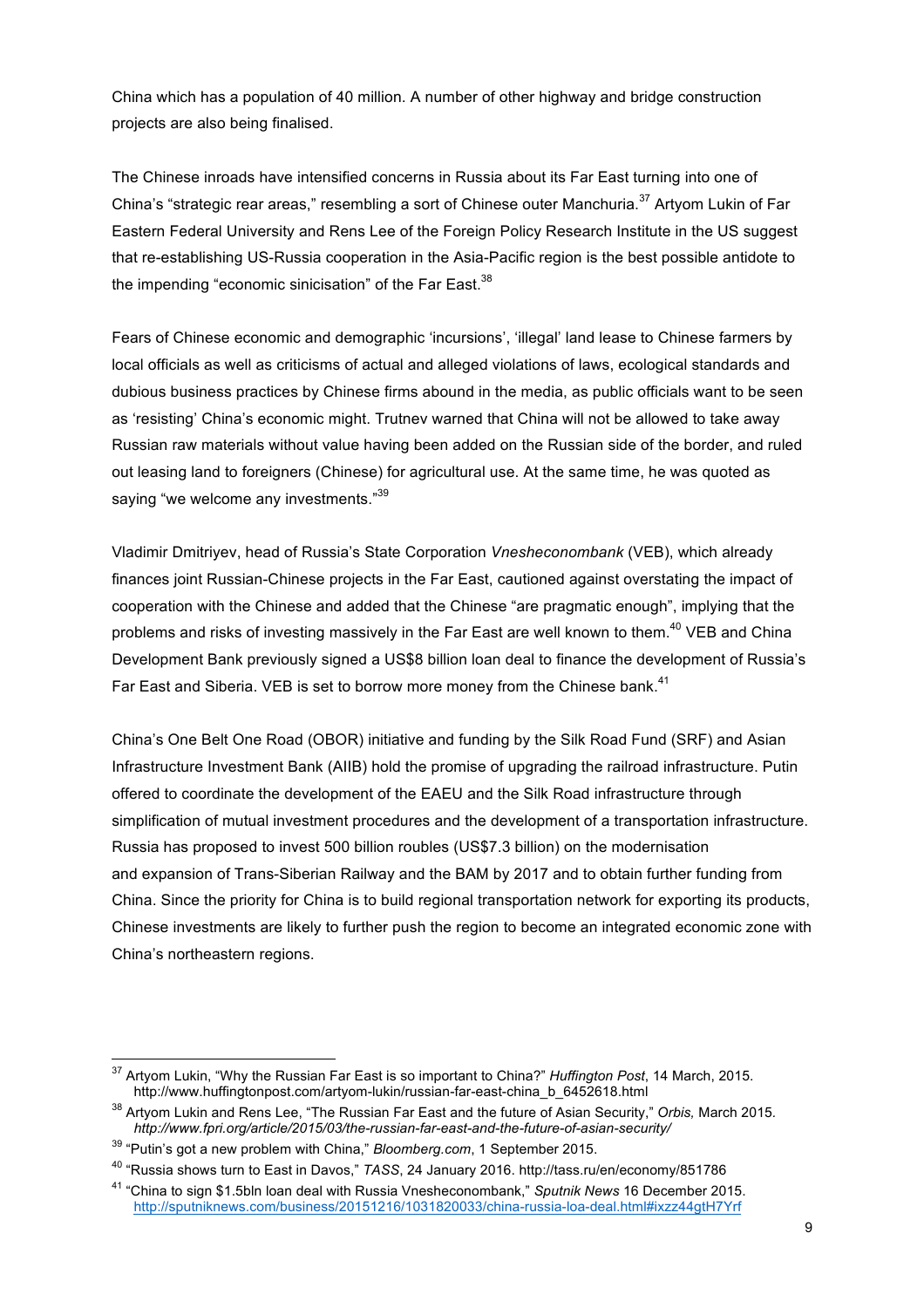#### *Solidarity through Multilateral Organisations*

China and Russia have consistently supported each other in global and regional fora. China abstained during the discussion on Ukraine in the UN Security Council. Likewise, Russia has steered clear of taking a stand on China's actions in the South China Sea. As the only states to be members of five major global structures, namely, UN Security Council, G-20, BRICS, APEC and SCO, Russia and China have been working closely. Russia's suspension from G-8 since 2014 has further pushed it to engage with non-western multilateral fora in which it is a critical partner together with its allies.

Moscow and Beijing have recognised each other's distinctive spheres and sectors of influence and avoided confrontation. For example, Russia has acceded to China's economic expansion in Central Asia and China has acknowledged the legitimacy of Russia's geopolitical and security interests there. While a "mix of shared threats, similar authoritarian approaches to governance" and short-term objectives bring them together, $42$  there is a stark contrast in how both conduct themselves in the international arena and with states in their immediate proximity. In contrast to the confrontational stance of Russia towards the west as it re-establishes control over its former geopolitical space, China is prepared to negotiate with the US and Western Europe as an equal power on the strength of Beijing's globalising economic impact.

China is actively advancing its global infrastructural development plan comprising of the OBOR and alternative financial institutions such as AIIB and SRF. China is the top shareholder in AIIB's US\$100 billion capital base, with India second and Russia third. China has pledged US\$40 billion in creating SRF as a state-owned investment fund. China has thus prioritised stability, economic growth and development by steering clear of conflict and establishing a pragmatic basis for all-round cooperation with other states.

#### *Russo-Chinese Cooperation: Rhetoric and Reality*

Several Russian analysts caution against the short-sightedness of sacrificing Russia's all-important relations with Europe in favour of a "combination of military posturing and partnership with China."<sup>43</sup> As of now, the cordial relations, diplomatic goodwill, warmth of official interactions and the synergy between Putin and Xi Jinping have put a gloss on a long and complex history of mutual distrust and rivalry. Alexander Gabuyev, head of the Russia in Asia-Pacific Region programme at the Moscow Carnegie Center, said that it is necessary to separate Russian rhetoric on Russo-Chinese relations and the reality, adding that "Russia is the supplicant partner, not China, which still has a range of choices to source resources even despite its recent economic troubles."<sup>44</sup>

<sup>42</sup> Dragos Ternoveanou, "Russia, China and the Far East question," *The Diplomat*, 20 January 2016. http://thediplomat.com/2016/01/russia-china-and-the-far-east-question/

<sup>43</sup> *Ibid*.

<sup>44</sup> "Putin's got a new problem with China," *Bloomberg.com*, 1 September 2015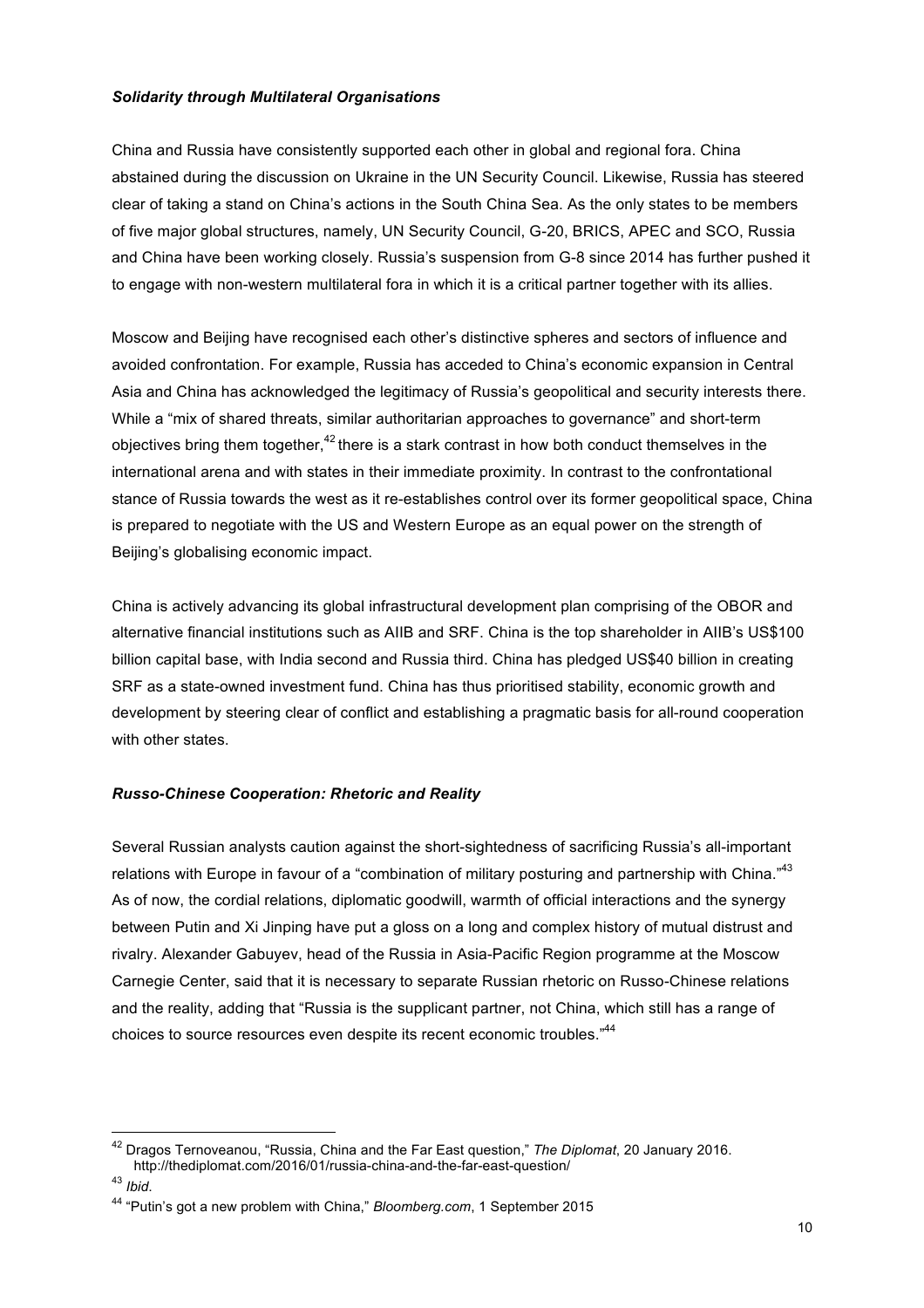China's relationship with Russia resembles a steady 'courtship', motivated by short and medium-term goals, and a strategic transaction rather than a partnership based on convergence of principles and goals. Ties between Russia and China are "somewhere in between an axis of convenience and a deep strategic alliance," but this equilibrium will be difficult to sustain over longer term.<sup>45</sup> While China has a range of options that it can explore due to its globalising influence, Russia's actions are focused on re-establishing its status by falling back on its geopolitical assets and military capabilities.

Several Chinese analysts point to the perils of Moscow's abandonment of economic development priorities in order to pursue geopolitical agenda. As one Chinese scholar noted, "Russia is declining at a very fast speed and it will be a long process with lots of difficulties for it to rise again."<sup>46</sup>

Russia lacks a normative agenda and its soft power does not extend beyond the Russian-speaking near abroad. The soft power tools deployed by Moscow in near and far abroad include cultural and linguistic programmes, popularisation of Kremlin-aligned media outlets, Christian Orthodoxy, conservative values upholding traditional notions of family, marriage and an antipathy to LGBT issues as well as critique of US unilateralism and western liberal democracy.<sup>47</sup> Moscow has also used informational tools, social media, propaganda and PR campaigns for discrediting western liberal values and deploying the rhetoric of a clash of civilisations. While Russia offers scholarships to students from friendly foreign countries, such grants have shrunk considerably since Soviet times.

Conceding that Russia's 'pivot to the east' in reality denotes a 'pivot to China', Alexander Lomanov of the Institute of Far-Eastern Economic Studies at the Russian Academy of Sciences notes that China has become an indispensable partner for Russia in terms of obtaining sophisticated technologies banned by western sanctions and its products are thus 'second best' offering decent quality at a reasonable price.<sup>48</sup>

While analysts in Russia and abroad debate its diminishing status and influence, Putin's policy makers and *siloviki* (military and security authorities) are engaged in a process of reinventing themselves through a denial of Russia's economic problems and vulnerabilities. The military build-up during the preceding decade, the exhibition of its military prowess in Syria, and deployment of militant nationalistic rhetoric boost Putin's ratings and ordinary citizens' national pride. In the absence of a normative agenda and a limited ability to wield soft power, Putin has relied on lobbying at international fora, the use of summitry, PR diplomacy, along with courting allies and friends for gaining support.

<sup>&</sup>lt;sup>45</sup> Tim Summers, Senior Consulting Fellow at the Asia Program at Chatham House. http://www.cnbc.com/2015/12/14/china-russia-ties-in-focus-as-shanghai-cooperation-organization-kicksoff.html

<sup>46</sup> Pavel K. Baev and Stein Tønnesson, "Can Russia keep its special ties with Vietnam while moving closer and closer to China?" *International Area Studies Review* vol 18, no. 3, 2015, p. 321

<sup>47</sup> Eleonora Tafuro, "Can Russia exercise soft power as well as hard power," *Policy Review*, 3 June 2014. http://www.policyreview.eu/can-russia-exercise-soft-power-as-well-as-hard-power/

<sup>48</sup> Comments made to the weekly programme *Troika Report* on major developments in international affairs presented by *Russia Beyond the Headlines*, a multilingual news and information resource, sponsored by *Rossiyskaya Gazeta*, the Russian government's official newspaper. Cited in Sergei Strokan, Vladimir Mikheev, "Russia streamlines its 'pivot to Asia.'" *Russia Beyond the Headlines*. December 24, 2015. http://rbth.com/international/troika/2015/12/24/russia-streamlines-its-pivot-to-asia\_554497. Full transcript of interviews at https://soundcloud.com/troika\_report/russia-streamlines-its-pivot-to-asia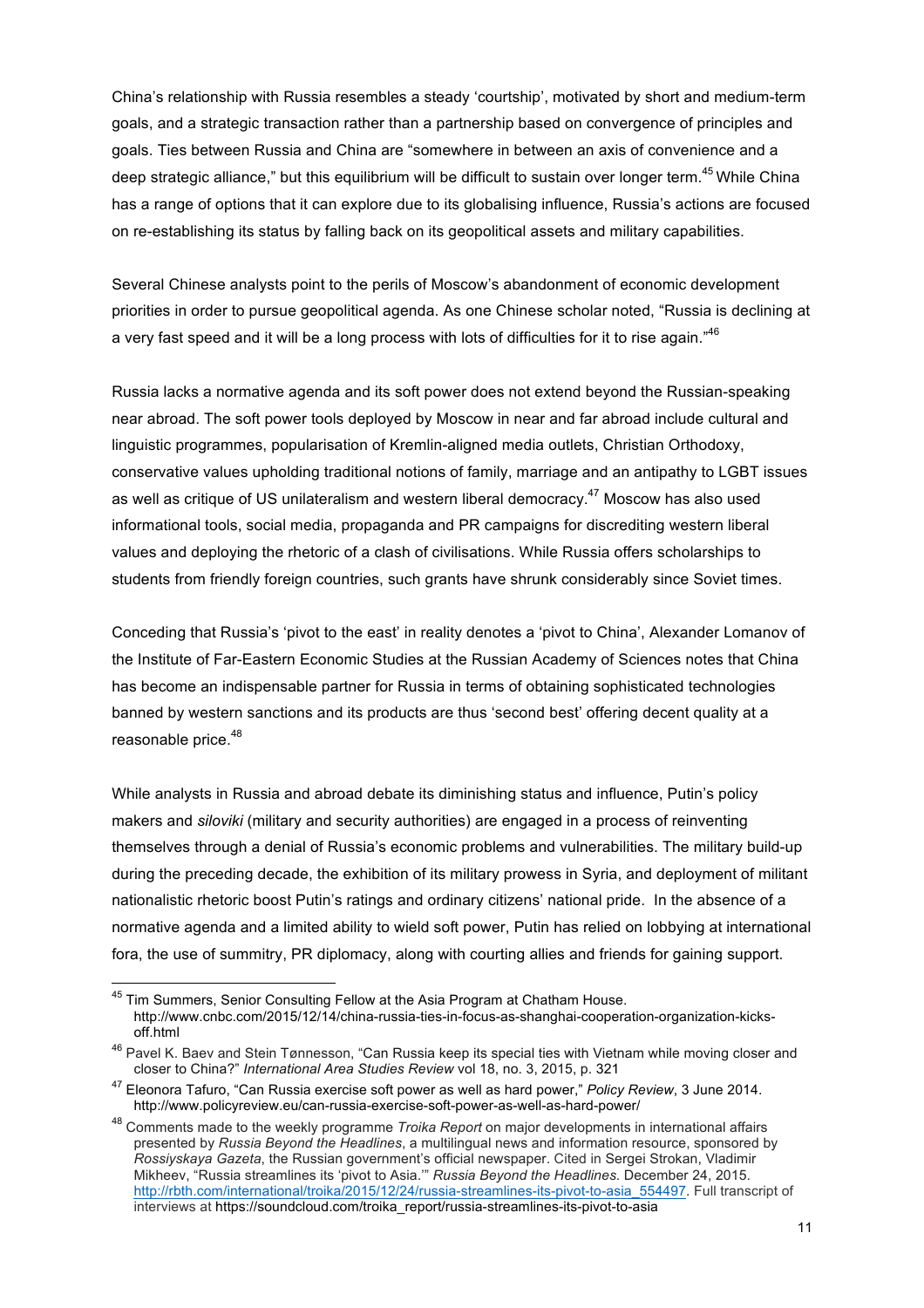How committed is Russia to the east, beyond China? Fyodor Lukyanov, a noted analyst and editor-inchief of *Russia in Global Affairs* comments that Russia is currently in an "intermediate state", refusing to become part of the west, unable to embody the new east because of its limited ability to dictate the regional agenda.<sup>49</sup> Russians, even in the Far East, are accustomed to seeing themselves as 'Europeans', and look upon China as distinctively Asian. Acclaiming the refurbishment of Vladivostok on the eve of the 2012 APEC summit, its Mayor Igor Pushkaryov famously declared, "we are creating a *European* city!" At the same time, the Far East itself is remote to 'European' Russia west of the Urals. Few in 'European' part of Russia are inclined to move eastward in the promise of development or even know about the programmes of its accelerated development.

#### *Diversifying Economic Cooperation in the Asia-Pacific Region*

Russia's economic partnership with Japan has been a casualty of Moscow's confrontation with the west. The 70th anniversary celebrations in Beijing to mark the end of World War II on 3 September 2015 attended by Putin did not augur well for Russo-Japanese relations. Japan's Prime Minister Shinzo Abe turned down China's invitation to attend.

The row over four islands in Southern Kuriles (referred to as the Northern Territories in Japan), under Russian occupation since 1945, has prevented the two countries from signing a peace treaty following World War II. Both Russia and Japan are trapped in an intransigent display of nationalism over these islands with Japan unable to abandon the claims. In what appears to signal a rapprochement, Foreign Minister Sergei Lavrov visited Tokyo in April 2016 to facilitate Abe's visit to Russia in May 2016. Japan was pressured to support sanctions against Russia and Abe is resisting the pressure by US President Barrack Obama not to visit Moscow. Japanese Foreign Minister Fumio Kishida has declared Russia key to resolving the conflict in Syria and holding negotiations with North Korea.<sup>50</sup>

There is much interest in Japan for a closer business partnership with the Russian Far East. In 2013 Japan accounted for 34 per cent of total foreign investments in the Far East and trans-Baikal region. Japan has invested in oil and gas projects in Sakhalin.

Russia's strategy is to seek investments from Japan directly without linking it to the dispute over the Kuriles. However, there are limitations to a political partnership with Japan which operate within the framework of its security treaty with the US. $51$ 

<sup>49</sup> Fyodor Lukyanov, "Russia must exploit its pivot East", op-ed. *Russia in Global Affairs*, 26 June 2015. http://eng.globalaffairs.ru/redcol/Russia-Must-Exploit-Its-Pivot-East-Op-Ed-17545

<sup>50</sup> "Fumio Kishida says Russia key to resolving Syria, North Korean issues," *The Japan Times News*. 19 January 2016. http://www.japantimes.co.jp/news/2016/01/19/national/politics-diplomacy/fumio-kishida-says-russiakey-resolving-syria-north-korean-issues/#.Vvz7feIrLrc

<sup>51</sup> "Russia streamlines its pivot to Asia."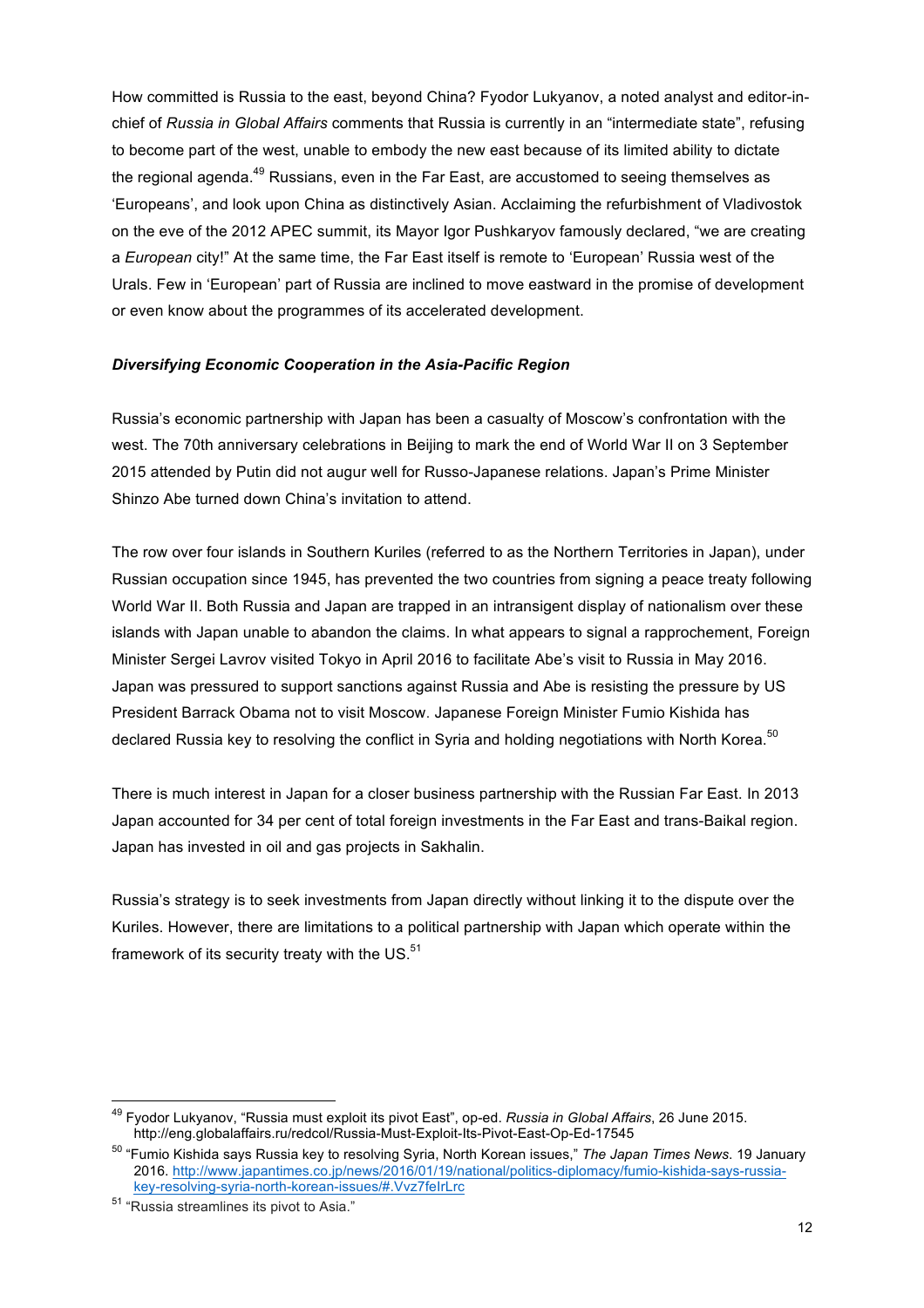#### **III. Russia and ASEAN: Potential and Prospects**

Russia is looking for a more active partnership with ASEAN and utilising its strong links with Vietnam and Laos, two member states of ASEAN, to do so. It is banking on Laos' chairmanship of ASEAN to enhance trade and economic ties with ASEAN.<sup>52</sup> Russia also aims to solidify the closer business and commercial relations of recent years with Singapore, Malaysia and Indonesia.

At the same time, what transpired at a conference organised by the Moscow-based Valdai Discussion Club in partnership with the Habibie Center in Jakarta in November 2015 reveals the stark reality. There, ASEAN speakers pointed out the serious barriers to closer Russian-ASEAN ties and characterised official Russian interest in their region as sporadic, with Russian leaders frequently skipping even high-profile events like the East Asia Summit.<sup>53</sup>

#### *Energy and Arms as Niche Exports*

Russia has carved a niche for itself through supply of energy and arms to Southeast Asia. It has established itself as a key player in Vietnam's offshore energy sector. Gazprom and the state-owned PetroVietnam are completing exploration for hydrocarbons in offshore oil and gas fields, some of which are located on Vietnam's continental shelf but also lie within the 'nine-dash line' (area claimed by China in the South China Sea). Production is expected to reach full capacity towards the end of 2016.

The Free Trade Agreement (FTA) signed between Russia-led EAEU and Vietnam in 2015 is hailed by Moscow as a momentous beginning, bringing together markets comprising 176 million people in the EAEU and 90 million in Vietnam. But underneath the number game, the economic gains of FTA for Vietnam are debatable.<sup>54</sup>

Vietnam's rapprochement with the US and its involvement in the Trans Pacific Partnership (TPP) provide Hanoi with more attractive options than the EAEU. At the same time, Vietnam is keen to preserve its diversified partnership with all three key powers: US, China, Russia alongside with forging closer cooperation with India and Japan.

Vietnam is Russia's strongest ally in Southeast Asia but is embroiled in territorial disputes with China over claims in the South China Sea. In addition, Philippines, Malaysia, and Brunei also claim ownership of several islets, atolls, reefs, shoals and sandbars inside the 'nine-dash line' where Beijing has been reclaiming artificial islands. Moscow has stayed neutral in the disputes and formally urged parties to abide by the UN Convention on the Law of the Sea (UNCLOS). Russia also supports

<sup>52</sup> "Laos ASEAN presidency may help Russia boost ties with Asia – Putin," *Sputnik News,* 3 September 2015. http://sputniknews.com/politics/20150903/1026537208.html

<sup>53</sup> Richard Weitz, "Putin's perennial pivot problem," *The Diplomat*, 5 January 2016 http://thediplomat.com/2016/01/putins-perennial-pivot-problem/

<sup>54</sup> Andrei Kostin, "Russia invites Vietnam into the Custom Union." *Kommersant*, 9 September 2014. http://www.kommersant.ru/doc/2562540 (accessed 31 January 2015).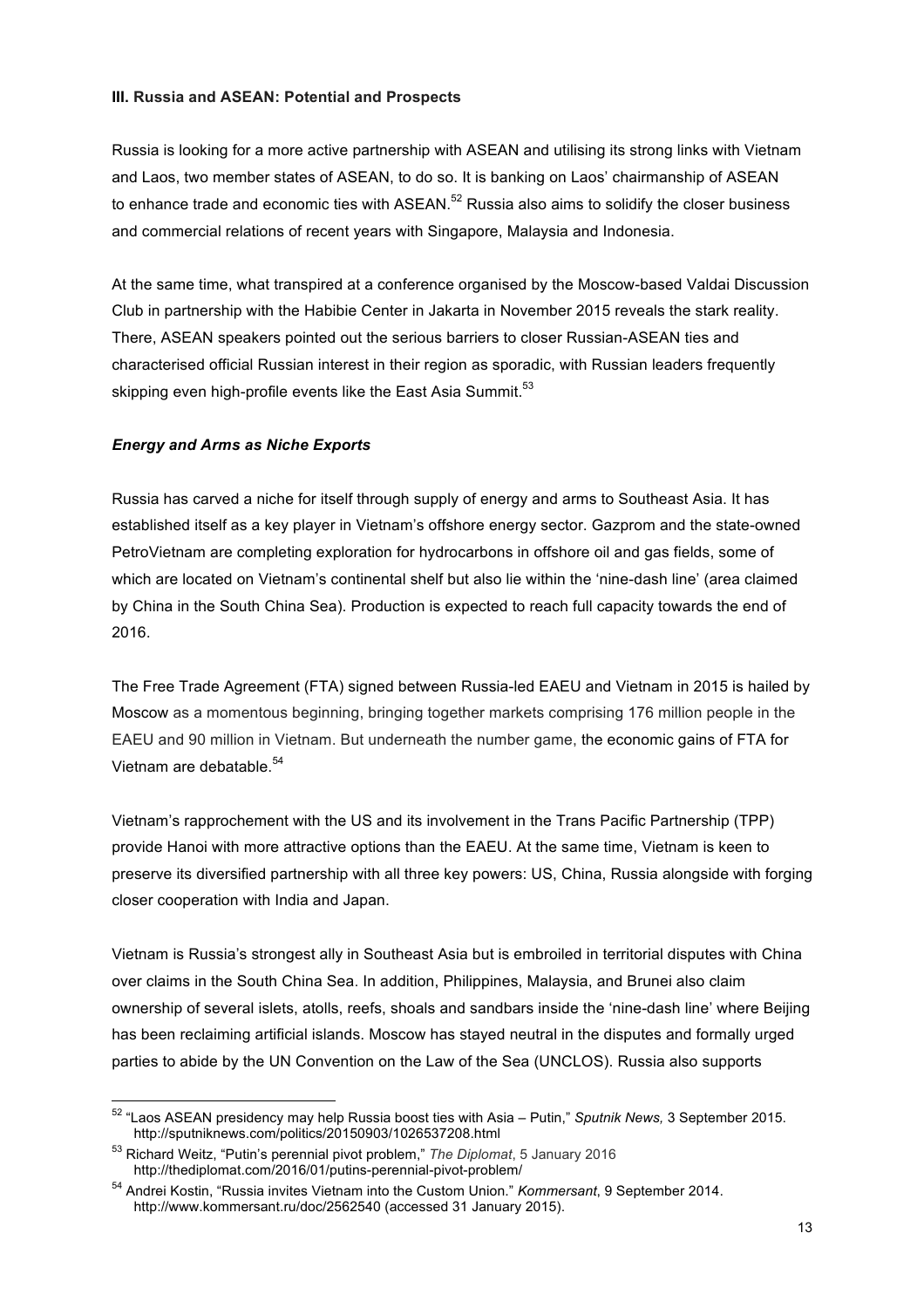China's view that the disputes be resolved without "outside interference", an oblique reference to keeping the US out of the region.

Russia is establishing a strategic "toehold" in Southeast Asia with its reputation as a reliable supplier of energy resources, weapons and military technology at lower cost to states in the region.<sup>55</sup> Two thirds of Russia's arms exports are to Asia with India (39 per cent) and China (11 per cent) being its main customers. However, India has diversified its sources of supply and China is increasingly developing its own weapons by cloning the Russians ones and striving towards reducing imports.<sup>56</sup> With increase in their defence budgets, a number of Southeast Asian nations have found a cheap and reliable supplier of arms in Russia.

Vietnam is Russia's largest customer in ASEAN. Hanoi buys almost 90 per cent of its arms from Russia. It is building a strong navy to boost its capabilities in the South China Sea and also modernising its air and military force. Vietnam has purchased six Kilo-class submarines, six Gephardclass frigates, six Tarantul-class corvettes (built in Vietnam), six Svetlyak-class patrol vessels, 32 SU-30 fighter jets and air defence missile systems.<sup>57</sup> Russia is refuelling its nuclear-capable bombers in Vietnam<sup>58</sup>

While Indonesia is facing financial pressure to reduce its defence budget, Russia has proved to be a trusted supplier of reliable and affordable weapons or "priority purchases" including submarines, helicopters and planes. Indonesia is reported as buying two Kilo-class submarines from Russia. Jakarta has been buying SU-27 and SU-30 fighter jets, transport and attack helicopters in recent years. 59

Russia has stepped in to supply weapons and military technology to Thailand after the US banned arms sale following the May 2014 coup in Bangkok. Prime Minister General Prayuth Chan-ocha has met Russian Prime Minister Dmitri Medvedev three times within the past 18 months.<sup>60</sup> Russian T-90 tanks are to replace part of Thailand's ageing US-made tanks. Thailand has also bought a number of MI-17 helicopters from Russia.

<sup>55</sup> Aubrey Belford, "Junta ruled Thailand flirts with Russia as U.S. ties cool," *Mail Online*. 20 February 2016. http://www.dailymail.co.uk/wires/reuters/article-3455838/Junta-ruled-Thailand-flirts-Russia-U-S-ties-cool.html

<sup>56</sup> Mateen Haider, "Pakistan, Russia sign landmark defence deal," *The Dawn*, 20 August 2015. http://www.dawn.com/news/1201473

<sup>57</sup> Ian Storey, "What Russia's 'turn to the east' means for Southeast Asia," *Perspective*, No. 67, Singapore, 3 December 2015. https://www.iseas.edu.sg/images/pdf/ISEAS\_Perspective\_2015\_67.pdf

<sup>58</sup> "Junta ruled Thailand flirts with Russia as U.S. ties cool," *Mail Online*, 24 Febuary 2016. http://www.dailymail.co.uk/wires/reuters/article-3455838/Junta-ruled-Thailand-flirts-Russia-U-S-tiescool.html#ixzz45PjYCoMs

<sup>59</sup> Prashanth Parmeswaran, "Indonesia to buy new submarines from Russia," *The Diplomat*, 25 September 2015. http://thediplomat.com/2015/09/indonesia-to-buy-new-submarines-from-russia/

<sup>60</sup> *ASEAN Economist* 22 February 2016. http://aseaneconomist.com/thai-junta-looks-to-russia-to-fill-arms-needs/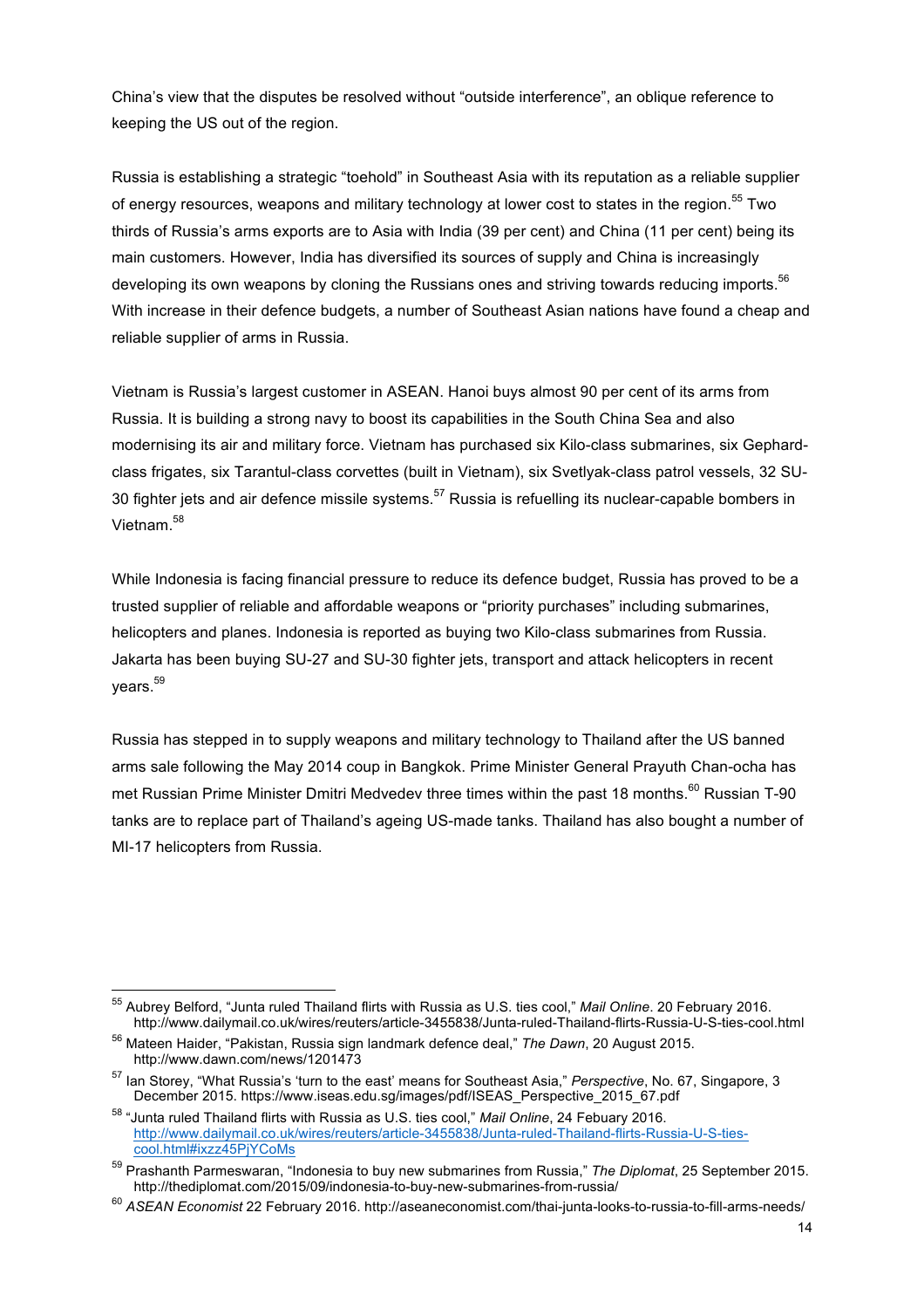## *The Sochi Summit: Trajectory of Future Partnership with ASEAN*

Soviet Union and ASEAN concluded an agreement in 1991, which paved the way for Russia to become a founding member of ASEAN Regional Forum (ARF) and move from Consultative to Dialogue Partner. In 2004 Russia acceded to ASEAN's Treaty of Amity and Cooperation (TAC).<sup>61</sup> Russia is a member of ASEAN-led security forums for over two decades, but it has not been a proactive participant.

As the term of ASEAN-Russia Comprehensive Programme of Action (CPA) to Promote Cooperation expired in 2015, a key aim of the May 2016 summit in Sochi is to identify new and promising areas of collaboration for inclusion in the new ASEAN-Russia plan of action.<sup>62</sup>

Russia's trade turnover with ASEAN is now about 1 per cent of the ASEAN total. It is small but has grown fivefold in the past decade. The volume of ASEAN exports to Russia increased from US\$4.9 billion in 2012 to US\$5.2 billion in 2013. Likewise, ASEAN imports from Russia increased from US\$13.3 billion in 2012 to US\$14.7 billion in 2013. The foreign direct investment (FDI) flows from Russia to ASEAN have surged from US\$180 million in 2012 to US\$542 million in 2013.<sup>63</sup> The total trade between ASEAN and Russia grew by 13 per cent from US\$19.9 billion in 2013 to US\$22.5 billion in 2014.

What does Russia have to offer Southeast Asia? Russia has the capacity to meet the key imports of ASEAN - high-tech machinery, military equipment, chemical products and fuel and energy supplies. Yekaterina Koldunova at the ASEAN Center at the Moscow State Institute of International Relations (MGIMO) commented that "symbols apart, the export potential of Russia's economy, limited to hydrocarbons, nuclear power generation technology and military hardware does not provide the necessary basis for solid partnership.<sup>64</sup>

Russia wants to conclude an FTA between the EAEU and Laos, the 2016 ASEAN chair as well as with other Southeast Asian states, and possibly even with ASEAN as a bloc. However, the prospects of a fruitful economic partnership between the two regional groupings are limited. Unlike the EAEU, ASEAN is not a Customs Union and thus does not have a common external tariff.

Still an incipient structure, the EAEU lacks an institutionalised structure, serving as a casing for promoting Russia's objectives defined in terms of collective goals. There is considerable scepticism outside the official establishment in Moscow of the economic benefits of the EAEU. Remaining

<sup>61</sup> "Overview – ASEAN-Russia Dialogue Partnership", January 2016. http://www.asean.org/storage/2016/01/4Jan/Overview-ASEAN-Russia-January-2016-cl.pdf

<sup>62</sup> Eugene Nikitskyi, "ASEAN Secretary General reacts favorably to Russia's Asian pivot," *Russia Direct*, 30 June 2014. http://www.russia-direct.org/qa/asean-secretary-general-reacts-favorably-russia%E2%80%99s-asianpivot

<sup>63</sup> *Ibid*.

<sup>64</sup> "Asia-Pacific: Moscow switches its focus to southeast Asia." *ASEAN Centre in MGIMO-University, MFA of Russia*, 25 November 2015. http://asean.mgimo.ru/en/2015/520-asia-pacific-moscow-switches-its-focus-tosoutheast-asia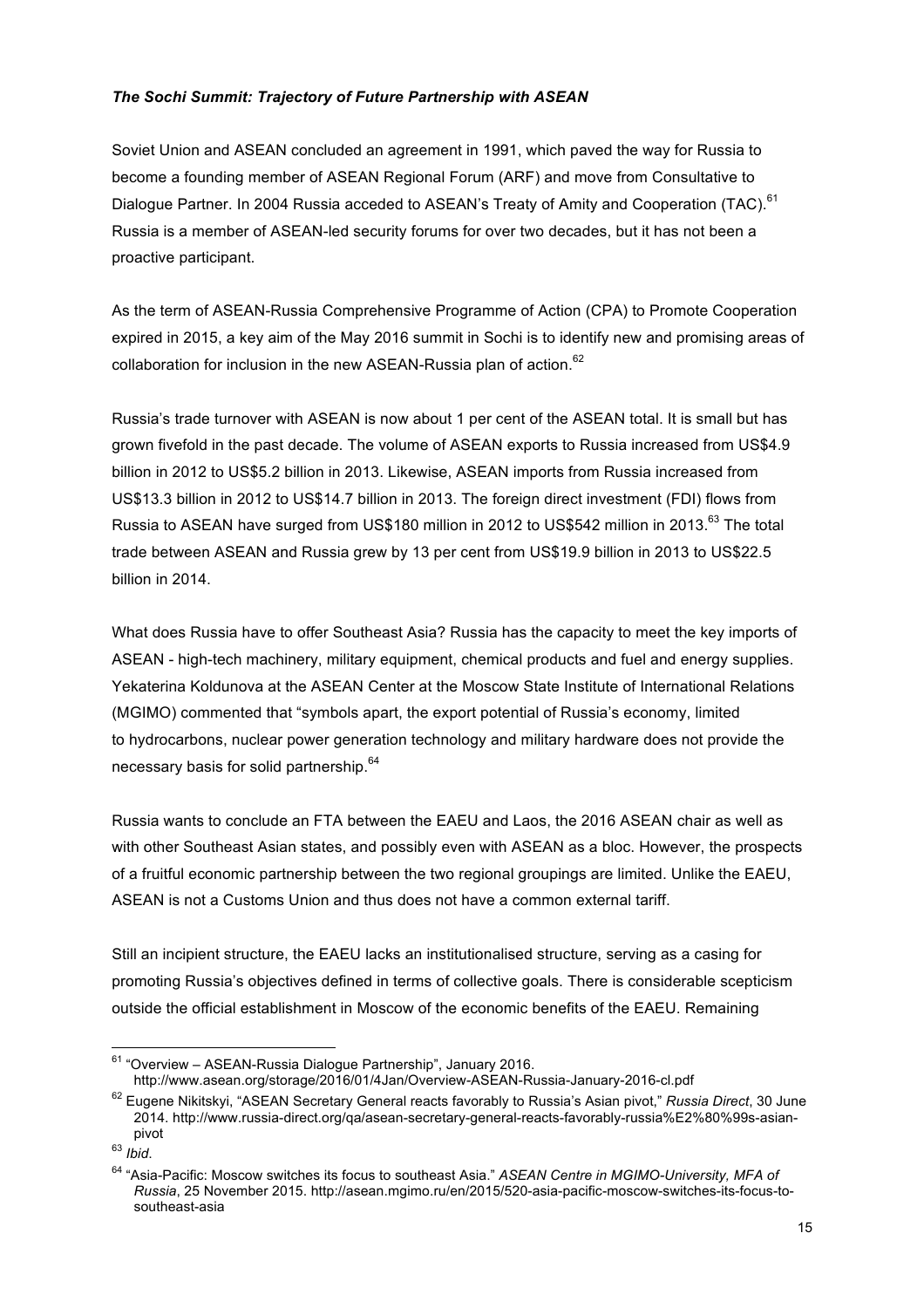circumspect, President Nursultan Nazarbaev of Kazakhstan has tactfully urged to develop the EAEU "as a reliable bridge between Europe and a rising Asia," and to deepen the economic relations of the Union with third countries and key trade blocs (alluding to EU and the west)."<sup>65</sup>

Not short on rhetoric and grandstanding, Putin has also proposed to link the EAEU and ASEAN with the SCO and bilateral agreements signed with China's SRF and the AIIB. At the same time, Russia has refrained from responding to Beijing's calls for establishing a free trade area within SCO and resisted the creation of an SCO development bank that would be funded largely with Chinese capital. Moscow suggested that China buy a stake in the Eurasian Development Bank set up under the  $FAFI<sup>66</sup>$ 

## **Conclusion**

Russia's policy in Asia Pacific, in contrast to that in Europe, is far more pragmatic, strategic and conciliatory, motivated by the objective of lifting its Far Eastern region out of stagnation and developing it as a foundation to attract investment, trade and commercial exchanges with Asia. In this endeavour, China is regarded as a critical factor because of the latter's economic rise and geography *vis-à-vis* Russia's Far East.

Moscow's programme for an accelerated development of its Far Eastern region suffers from Sovietstyle grandiose planning, bureaucratic wrangling, lack of regional autonomy, and above all, lack of adequate investment and commitment. The pledges to create the TOSERs and SEZs cannot gloss over the fact that the Far Eastern region, denoting a microcosm of Russia, is plagued by the problems that impede business everywhere in the country. Russia's growing partnership with China, founded on the logic of convergence of interests, has been invaluable in giving a momentum to the development of this impoverished part of the country.

Russia is interested in strengthening relations with ASEAN. However, beyond its ability to use energy and arms exports, Russia lacks economic and diplomatic levers. Its policy appears in many respects to be "more a sum of bilateral relations than a coherent regional strategy."<sup>67</sup> Russia needs to pursue an active Asia-Pacific policy and set a regional agenda to convince ASEAN Member States to invest substantively in broadening the partnership between Russia and ASEAN.

Writing in 2014, Pavel Baev, an expert on the region at the Peace Research Institute in Oslo (PRIO) noted, "Southeast Asia is likely to remain a sideshow next to Europe, the Middle East and China."<sup>68</sup>

<sup>&</sup>lt;sup>65</sup> Message from N. Nazarbaev, Eurasian Economic Commission, 10 February 2016. http://www.eurasiancommission.org/en/nae/news/Pages/10-02-2016-2.aspx

<sup>66</sup> Chris Rickleton, "By Opposing SCO Development Bank, Is Russia Biggest Loser?" *Eurasianet.org*. 25 March, 2015. http://www.eurasianet.org/node/72701

<sup>67</sup> Margarete Klein, *Russia: A Euro-Pacific Power? Goals, Strategies and Perspectives of Moscow's East Asia Policy*. SWP Research Paper, Berlin, September 2014. https://www.swpberlin.org/fileadmin/contents/products/research\_papers/2014\_RP08\_kle.pdf

<sup>68</sup> Baev and Tønnesson, "Can Russia keep its special ties with Vietnam while moving closer and closer to China", International Area Studies Review vol 18, no. 3, 2015, p. 321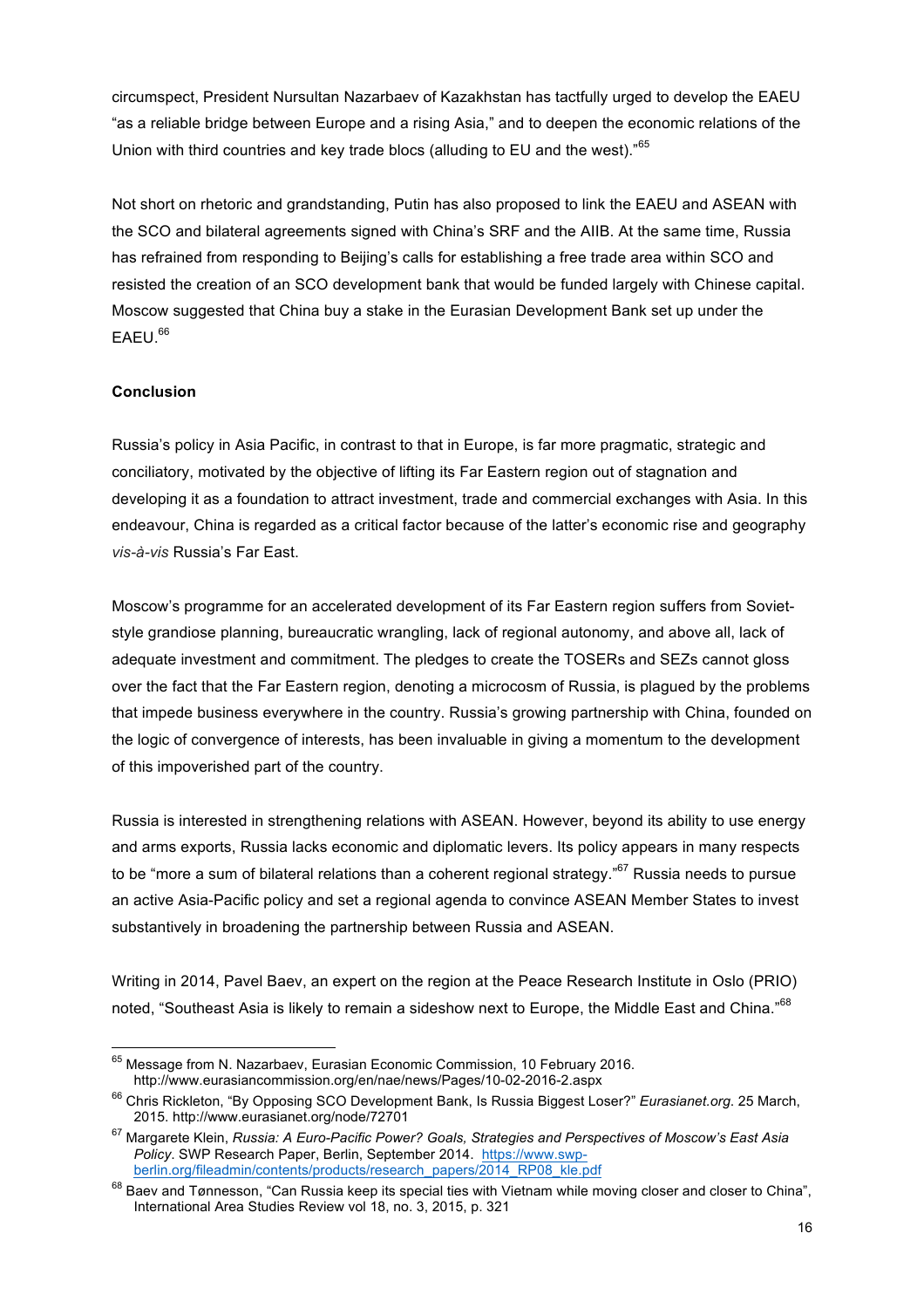The Sochi summit brings the sideshow into a more prominent focus. On the other hand, experts on Southeast Asia in Russia acknowledge the high symbolism of the Sochi summit and see Moscow's approach as aimed at expanding ties with countries, which are focused on "business" and not on "politics," denoting shift to more pragmatic forms of cooperation and partnership underneath the rather grandiose policy pronouncements.

Symbols, and show of its great power status, do matter to Russia. Putin's summitry at Sochi is as much about projecting Russia's status in the east, compensating for its weakness vis-à-vis the west, as about seeking business partners and a strategic role in the Asia-Pacific region. However, Russia's uncertain economic prospects, difficult investment climate, lack of strategic role and of soft power do not provide a steady basis for long-term partnership. For ASEAN, Russia remains a power, which is focused primarily on its relationship with the west, drawing strength from its close ties with China, and quite detached from Southeast Asia. Sochi may offer opportunities to sign a few more cooperation agreements and business deals but the occasion is more likely for Russian diplomatic flirtation and self-affirmation rather than the laying of the foundation for a committed, long-term partnership between Russia and ASEAN.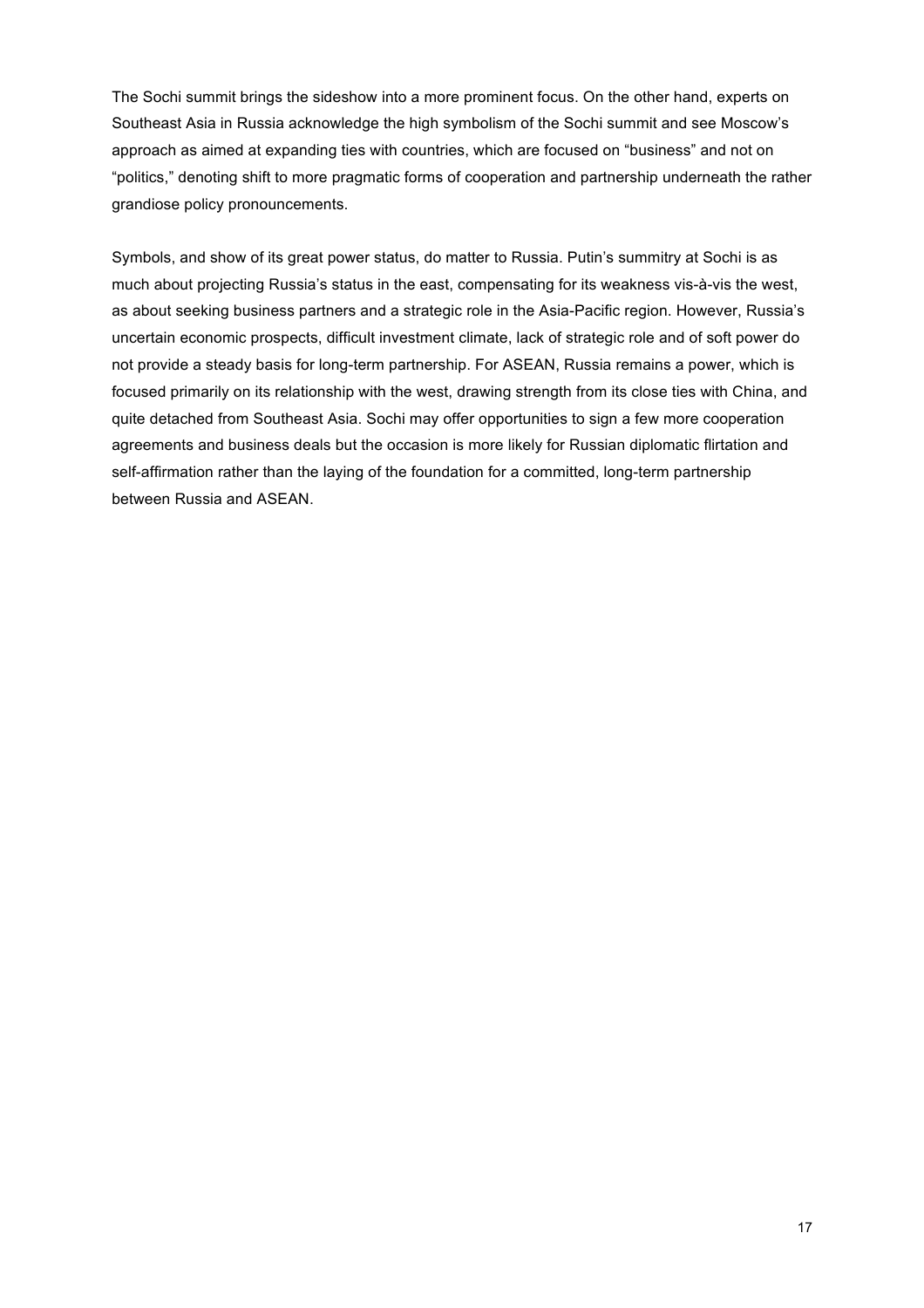## *RSIS Working Paper Series*

*(from 2014 onwards)*

| 297 | Russia's Asia Pivot: Engaging the Russian Far East, China and Southeast Asia<br><b>Bhavna Dave</b>                                                               | (2016) |
|-----|------------------------------------------------------------------------------------------------------------------------------------------------------------------|--------|
| 296 | China and the Middle East: Venturing into the Maelstrom<br>James M. Dorsey                                                                                       | (2016) |
| 295 | To Shoot or Not to Shoot? Southeast Asian and Middle Eastern Militaries Respond Differently<br>James M. Dorsey and Teresita Cruz-Del Rosario                     | (2015) |
| 294 | In Defence of Freedom of Speech and against the Publication of Certain Cartoons<br><b>Paul Hedges</b>                                                            | (2015) |
| 293 | Indonesia's Defence Diplomacy: Harnessing the Hedging Strategy against Regional<br>Uncertainties<br>lis Gindarsah                                                | (2015) |
| 292 | Soccer vs. Jihad: A Draw<br>James M. Dorsey                                                                                                                      | (2015) |
| 291 | Kashmir and the India-Pakistan Composite Dialogue Process<br>Sumona DasGupta                                                                                     | (2015) |
| 290 | Constructing National Identity: The Muscular Jew vs the Palestinian Underdog<br>James M. Dorsey                                                                  | (2015) |
| 289 | Economic Policy Reforms in South Asia: An Overview and the Remaining Agenda<br>Pradumna B. Rana and Wai-Mun Chia                                                 | (2015) |
| 288 | China-Myanmar Relations Since Myanmar's Political Transition:<br>How Beijing can Balance Short-term Interests and Long-term Values<br>Chenyang Li and James Char | (2015) |
| 287 | <b>Brazil-China Relations</b><br>Loro Horta                                                                                                                      | (2015) |
| 286 | Soccer: Moulding the Middle East and North Africa<br>James M. Dorsey                                                                                             | (2015) |
| 285 | <b>Fixing Global Finance: Unfinished Business</b><br>Stephen Grenville                                                                                           | (2014) |
| 284 | Prospect Theory and China's Crisis Behaviour under Hu Jintao<br>kai He                                                                                           | (2014) |
| 283 | The Cyber Extremism Orbital Pathways Model<br>Omer Ali Saifudeen                                                                                                 | (2014) |
| 282 | China's Global Agricultural Strategy: An Open System to Safeguard the Country's Food<br>Security<br>Cheng Guoqiang and Zhang Hongzhou                            | (2014) |
| 281 | Examining China's Assertiveness through the Eyes of Chinese IR Scholars<br>Huiyun Feng and Kai He                                                                | (2014) |
| 280 | Assessing the Progress of AEC Projects: A New Approach<br>Kaewkamol Pitakdumrongkit and Maria Theresa Anna Robles                                                | (2014) |
| 279 | Anti-Imperialism in the 19 <sup>th</sup> Century: A Contemporary Critique of the British Invasion of Java<br>in 1811<br>Farish A. Noor                           | (2014) |
| 278 | John Anderson's Data Mining Mission to Sumatra in 1823: When Method Creates the Object<br>Farish A. Noor                                                         | (2014) |